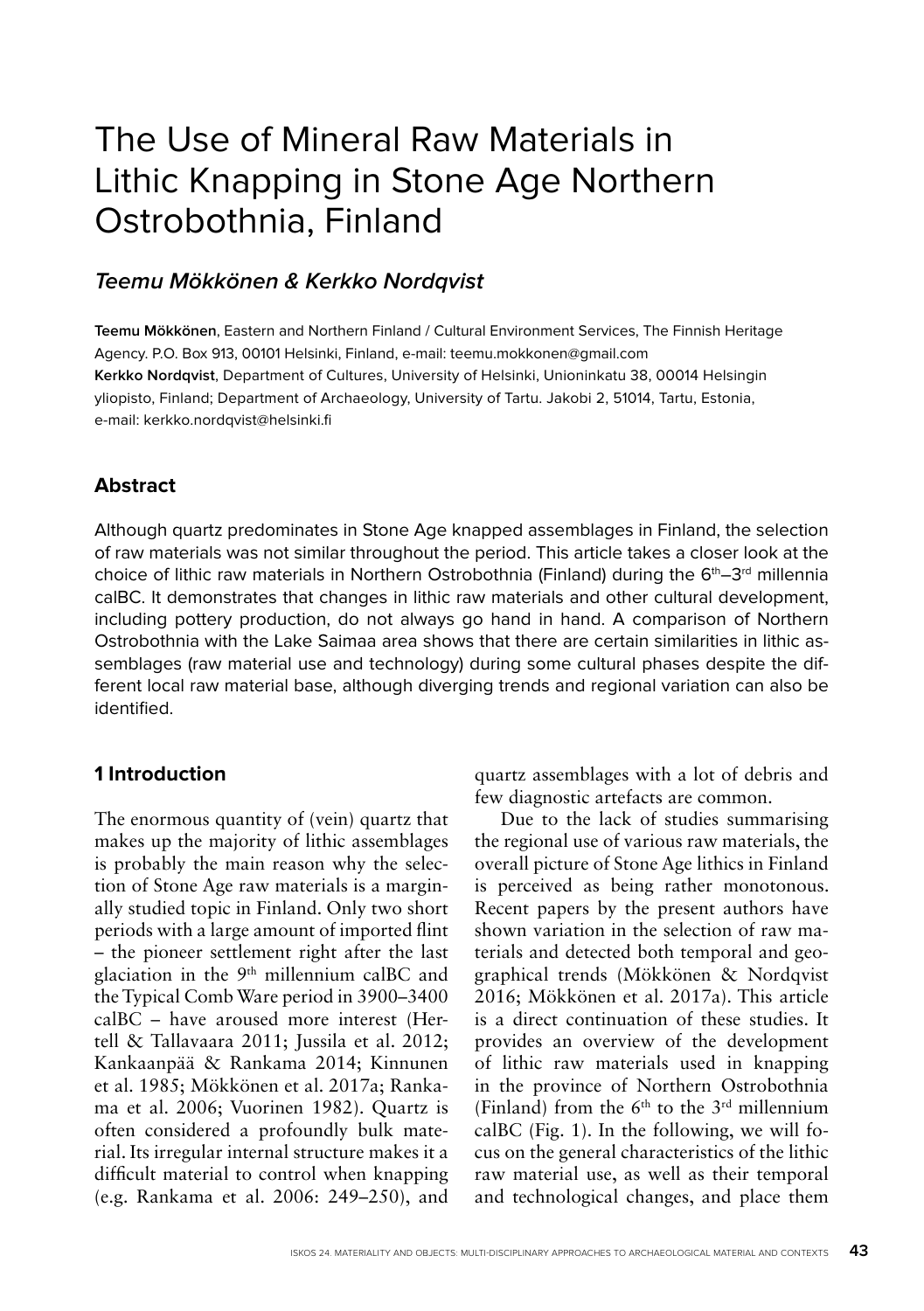

Figure 1. The location of the studied sites. The solid line shows the borders of the province of Northern Ostrobothnia, Finland. In the Stone Age, all sites were located on the seacoast (except for no. 1). Sites: 1 – Tervaniemi, Ahola; 2 – Vepsänkangas; 3 – Veskankangas; 4 – Tainiaro; 5 – Latokangas; 6 – Kivimaa; 7 – Kierikin sorakuoppa; 8 – Kierikinkangas; 9 – Kauniinmetsänniitty 1; 10 – Kuuselankangas; 11 – Purkajasuo-Korvala; and 12 – Hangaskangas E. Rivers: Ke – Kemijoki; Ki – Kiiminkijoki; and Ou – Oulujoki. Map: T. Mökkönen, 2020, vector base map by Natural Earth.

in a wider context by comparing the results with the situation in the Lake Saimaa area (eastern Finland).

The analysed assemblages are divided into five phases that roughly correspond to the general Finnish archaeological periodisation and pottery sequence (see Nordqvist & Mökkönen 2017) (Table 1, Appendix 1). *Phase 1: 6000–5000 calBC* encompasses the Late Mesolithic and the first centuries of the Neolithic (defined in the research area by the appearance of pottery from 5300 calBC), *Phase 2: 5000–4000 calBC* corresponds to the time of the earliest pottery traditions (Säräisniemi 1 Ware, Sperrings 1 and 2 Wares), *Phase 3: 4000–3500 calBC* covers the Typical Comb Ware period, *Phase 4: 3500–3000 calBC* includes the asbestos- and organic-tempered Kierikki and Pöljä Wares as well as local late variants of the Comb Ware tradition, and *Phase 5: 3000–2000 calBC* matches with the Late

and Final Neolithic, but is not associated with any pottery in the studied assemblages. This division was also used in our previous studies.

The province of Northern Ostrobothnia is located on the eastern coast of the Bothnian Bay in the Baltic Sea but extends to the Finnish-Russian border. Its geography is characterised by a relatively short coastal strip, which is connected to the vast inland areas by an extensive network of waterways. The most common soil is moraine, but there are several different bedrock areas in the region. In addition, the geologically diverse area of southern and central Lapland (Silvennoinen 1998) is situated to the north of it. The latter environment set the stage for the development of a particular regional lithic industry, whose influence was also felt in the research area. A short excursion into this northern 'slate culture' can serve as a prologue to our study.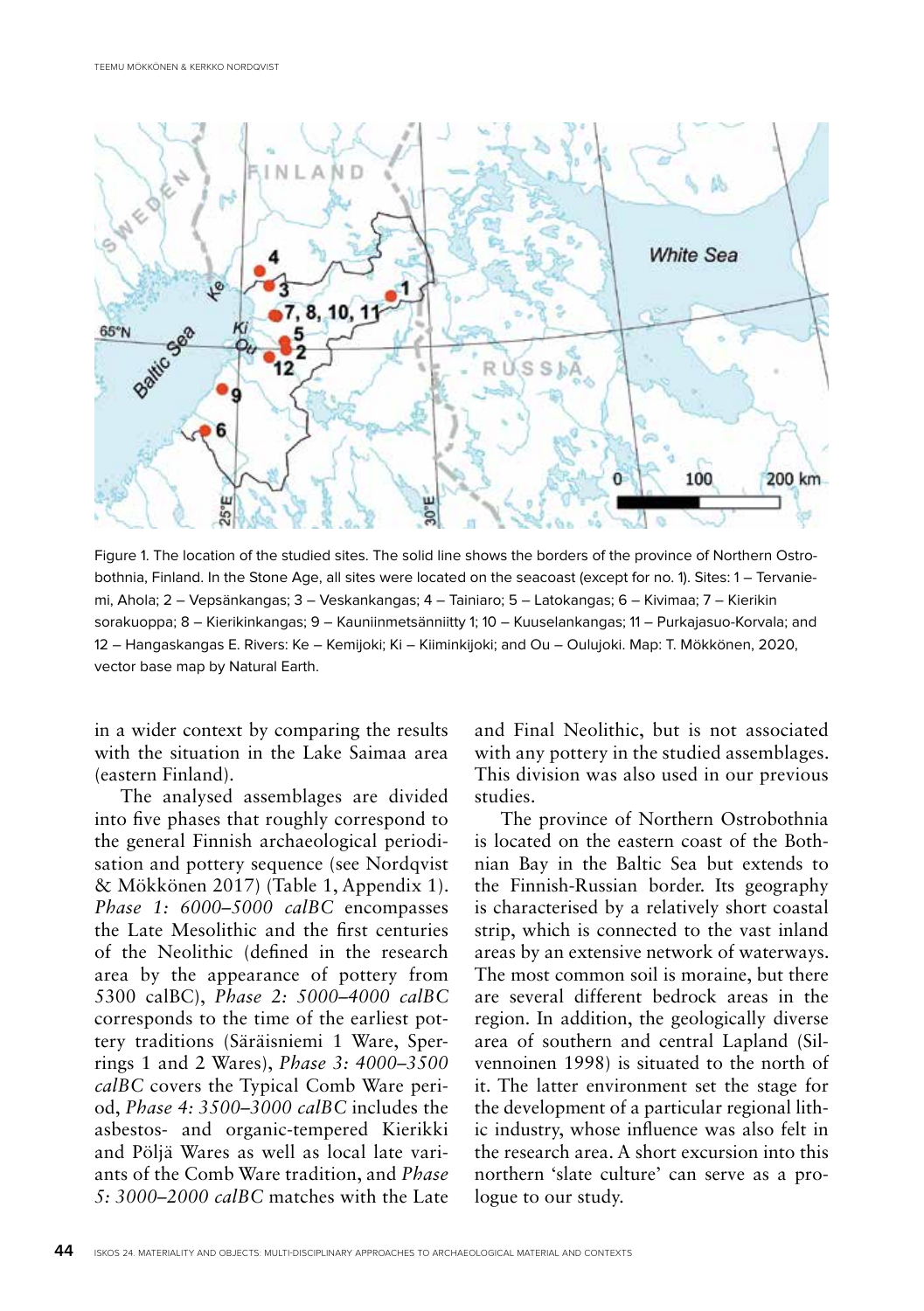|             | $ca$ $BC$ | <b>Sites</b> | Lithics (g/pcs) | Lithics per $m^2$ (g/pcs) |
|-------------|-----------|--------------|-----------------|---------------------------|
| Phase 1     | 6000-5000 |              | 5911/3198       | 19/10                     |
| Phase $1+2$ | 6000-4000 | 2            | 69 988/13 559   | 145/28                    |
| Phase 2     | 5000-4000 |              | 133 562/14 586  | 266/36                    |
| Phase $2+3$ | 5000-3500 |              | 18 144/4 065    | 25/6                      |
| Phase 3     | 4000-3500 | 4            | 61 530/12 552   | 71/14                     |
| Phase $3+4$ | 4000-3000 |              | 50 023/21 849   | 95/41                     |
| Phase 4     | 3500-3000 | 1            | 22 209/12 467   | 126/71                    |
| Phase 5     | 3000-2000 |              | 2 078/1100      | 43/23                     |
| Total       |           | 12           | 363 445/83 376  |                           |

Table 1. Chronological phases used in the study and the volume of lithics per phase (for data, see Appendices 1 and 2).

## **2 Close to the slate zone**

In southern Lapland, slates, in addition to quartz, were a characteristic part of the Stone Age raw material kit for a long time. The term 'slate' used by archaeologists (and also retained here) is imprecise and can cover the various (meta)tuffs, phyllites, shales, schists, quartzites, etc. available in outcrops to the west of the Finnish-Swedish border (see Silvennoinen 1998; Sarala 2012). One key area with significant local raw material deposits is known to be located in the municipality of Tervola in the lower Kemijoki valley, and it is believed to have been a production centre for the so-called Bothnian ground stone tools (Kotivuori 1996: 67; see also Eranti 2020; Huurre 1983: 105; Kelloniemi 2020).

The use of local slate outcrops gained momentum in the  $7<sup>th</sup>$  millennium calBC at the latest and intensified further between the 6th and 4th millennia calBC when new polished artefact types appeared (Huurre 1983: 100–109, 160–168; Kotivuori 1996: 57–63; Nunez 1998; see Hallgren 2008: 255–260 for the corresponding 'slate culture' in northern Sweden). It has been estimated that during the most intensive phase of slate utilisation in southern Lapland the knapping of quartz and slate was equally common, and quartzite was used, too (Kotivuori 1996: 63, 67). Still, knapped slate artefacts are poorly

studied, and formal (retouched) artefacts are rare (see below): slate raw materials often fracture neatly along smooth cleavage plains, resulting in sharp flakes that can be used as tools without further processing.

Pottery technology, which began to spread after 5300 calBC, was initially rather weakly rooted in the research area and rarely crossed the present Finnish-Swedish border (but see Norberg 2008: 23–24 for more western encounters). Typically, only a small volume of pottery is found at the sites (Huurre 1983: 137, 146; Nordqvist 2018: 94–97), at least when compared to further south in Finland, and many areas occupied by the 'slate culture' remain aceramic. Thus, our research area – Northern Ostrobothnia – can be described as a transition zone located at the crossroads of several routes and cultural traditions; this also characterizes it in the later phases of prehistory.

#### **3 Analysed sites and materials**

The studied materials come from 12 settlement sites excavated between 1984 and 2012 (Fig. 1, Appendix 1), and include 83 376 lithic objects with a total weight of over 363 kg (Table 1). These materials have not been used in previous quantitative lithic studies and were analysed by the authors at the premises of the Finnish Heritage Agency.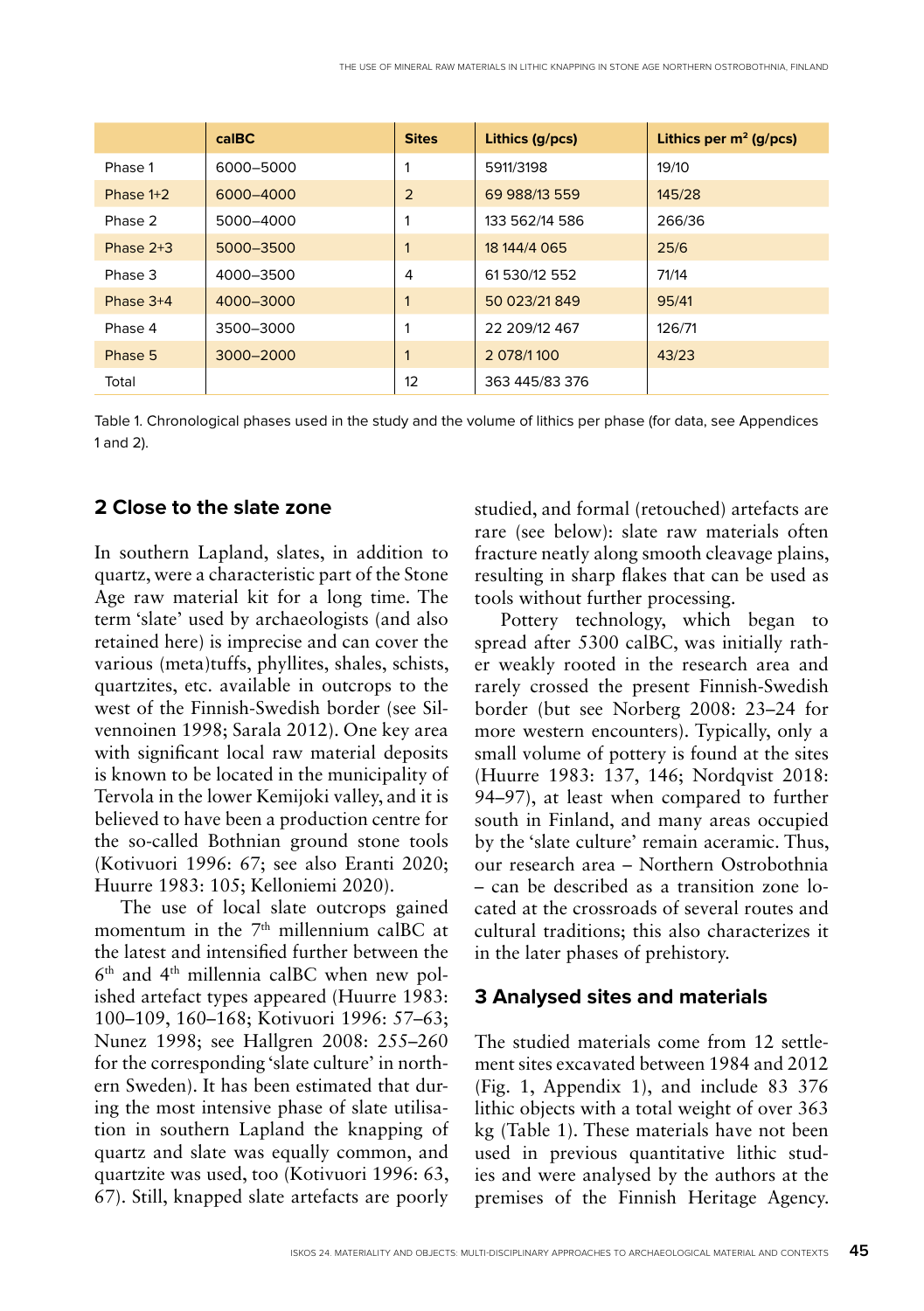Recently excavated single-period contexts (assemblages) with a sufficient level of documentation and find recovery (sieving) were preferred in order to facilitate reliable comparisons between phases, sites and regions. The analysis of the materials focused on recording a predefined set of variables and was performed with the naked eye (for the analytical procedures, see Mökkönen & Nordqvist 2016: 44–45).

All the studied localities are situated in Northern Ostrobothnia, with the exception of the Tainiaro site, which is located a few kilometres away in Lapland province. During the Stone Age, these were all coastal sites except for the Tervaniemi, Ahola site, which was located inland. Due to the rapid land uplift in the area (current rate of ca. 7 mm/year), the settlement sites following the changes of the seashore were typically occupied for only a limited span of time. This creates good conditions for the formation of short-lived settlement sites and for the recognition of temporal changes in material culture. Based on radiocarbon data, the analysed sites have been inhabited for about two or three centuries, but less than 500 years (Appendix 2). The dates of the Latokangas and Kauniinmetsänniitty 1 sites indicate a longer settlement history, even if the typologically diagnostic materials belong only to the older settlement phase (see also Pesonen 2013a). Wood charcoal dates with large standard deviations place the Tervaniemi, Ahola site only roughly to the  $6<sup>th</sup>$  millennium calBC.1

The material covers the period from the 6th to the 3rd millennium calBC, and the studied assemblages also represent all the main pottery types encountered in the area (Appendix 1). Two of the early sites, Tervaniemi, Ahola and Veskankangas, do not contain pottery, although the latter is already coeval with the early use of ceramics in the area. The youngest assemblage – the Hangaskangas E site, which dates to the Final Neolithic – also lacks pottery.

Due to the long period of time studied here, the phases are mostly represented by only one or two clean (unmixed) assemblages, and broad dates link some sites to two phases. Therefore, the results and temporal trends presented in this article for Phases 2 through 4 can be considered preliminary, while the oldest and youngest phases should be approached with caution.

## **4 Results and discussion**

#### **4.1 Raw material selection**

Quartz, which is one of the most abundant locally available minerals in Finland, was the key material in Northern Ostrobothnia throughout the Stone Age (Fig. 2, Appendix 3). Its share of all lithics is typically around 80% (here and below, per cent by weight), and at some sites it can reach nearly 100%. Quartz is followed by slate, the proportion of which can reach 30–90% of all lithics, especially in the early phases. Quartzite is present in some amount throughout the Stone Age, while other raw materials (flint and other stones<sup>2</sup>) are found in smaller quantities.

Phase 1 is only represented by the quartzdominated (>95%) inland site of Tervaniemi, Ahola. The Phase 2 sites illustrate the lithic use at a time when the earliest pottery was spreading in the area. The two northernmost sites of the study, Veskankangas and Tainiaro, are also the sites most strongly characterised by slate. In contrast, the other two Phase 2 sites (Latokangas and Vepsänkangas), located approximately one hundred kilometres south of the slate-rich sites, are much more consistent with the quartzdominated profiles of the younger sites in the research area. This indicates that the geographical proximity to the slate outcrops of southern Lapland was an important factor in their utilisation and, together with the properties of the raw material itself, contributed to the way and volume of lithic working (see e.g. Manninen & Knutsson 2014). Slate artefacts from the analysed sites include several items typical for the industry of southern Lapland (and especially sites containing the earliest pottery; see Kotivuori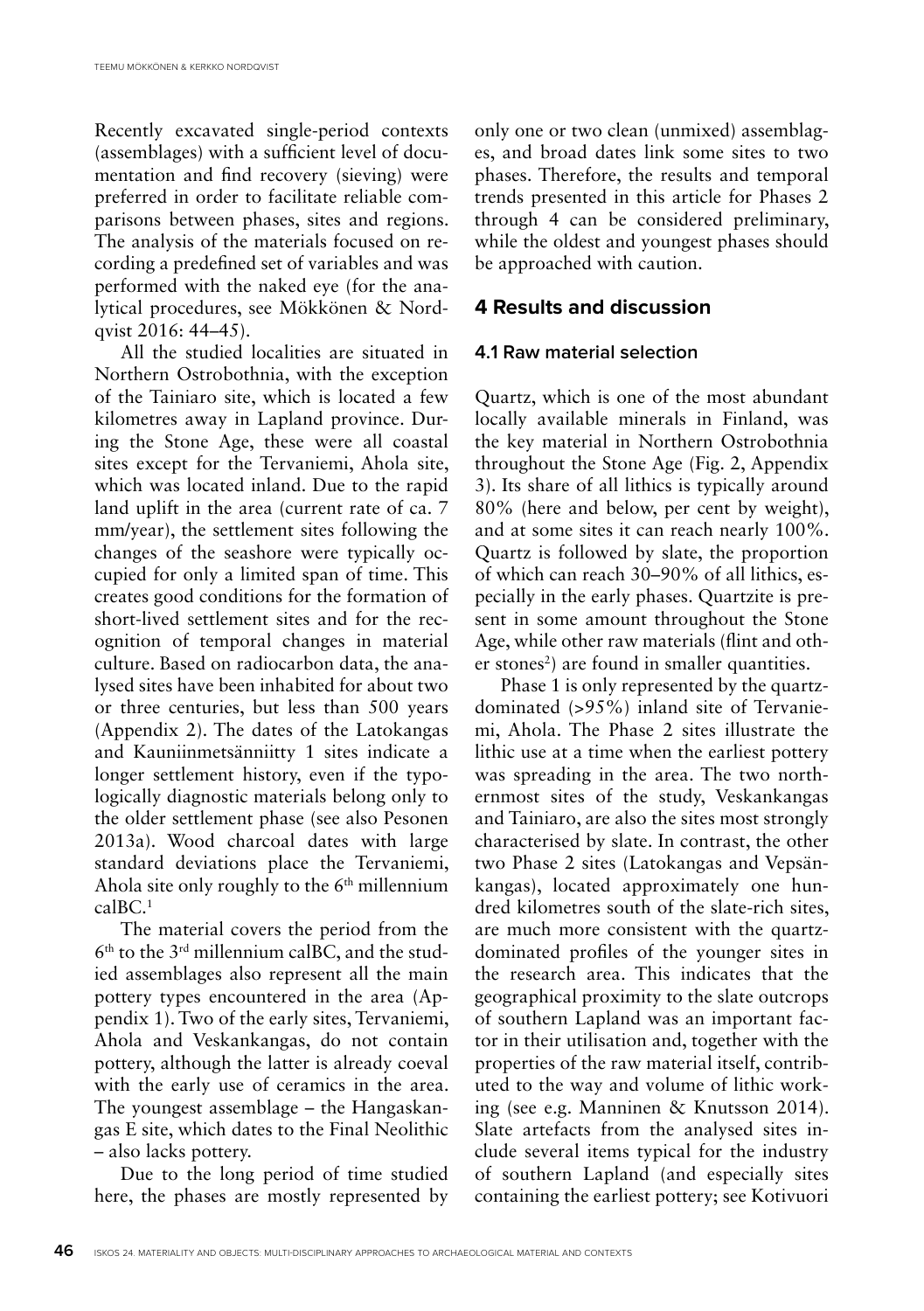

Fig. 2. Percentage distribution of the lithic raw materials by weight at the analysed sites. Materials dating to two phases are indicated by a soft gradient colour on the quartz bars. The phases are shown in parentheses. two phases are indicated by a soft gradient colour on the phases are shown in the phases are shown in  $\alpha$ 

1996: 61–62, 93), such as slightly retouched or polished knives, tanged scrapers, points and blades, as well as retouched flakes and reused fragments of ground stone tools (Fig. 3). They show that the border of different lithic traditions, one relying on quartz and the other intensively using slates, runs in the 5<sup>th</sup> millennium calBC in the northern part of Northern Ostrobothnia.

The lithic profiles of the Phase 2 sites also suggest that no particular lithic technology spread alongside the early pottery traditions (Säräisniemi 1 and Sperrings 1 Wares), and that the appearance of ceramics did not change the local traditions of lithic raw material use. This is similar to the situation observed in the Lake Saimaa area (Mökkönen & Nordqvist 2016) and elsewhere in northeastern Europe (Gerasimov & Kriiska 2018: 307; Núñez 1990: 41). The Veskankangas site, which is rather rich in slate, also hints that some groups may not have been directly involved in the contacts that spread the early pottery, or for other reasons chose not to adopt or use ceramics in all contexts.

Our results also confirm previous observations that the appearance of Typical Comb Ware (Phase 3) did not lead to large-scale import of flint in Northern Ostrobothnia (see Vuorinen 1982: 81–82; also Mökkönen et al. 2017a) (Fig. 2). The largest share of flint is present at the Kierikin sorakuoppa site, but the amount  $-1\%$  – is insignificant compared to the Lake Saimaa area, where the corresponding figure averages around 30% (Mökkönen & Nordqvist 2016; Mökkönen et al. 2017a). In addition, flint often came to Northern Ostrobothnia in the form of readymade artefacts and not as a raw material, as in the south. In the Lake Saimaa area, the intensified use of flint also triggered the use of local rock crystals (on average 17% of the analysed catalogue sub-numbers; Mökkönen et al. 2017a), but this is not clearly visible in Northern Ostrobothnia (Appendix 3). An increased content of high-quality quartzes is only recorded at the aforementioned Kierikin sorakuoppa site (8%) and the fully quartz-dominated Kivimaa site (10%); the latter is the southernmost of the analysed locations and has direct water connections to central and eastern Finland. Thus, even if the emergence of Typical Comb Ware was associated with a new lithic technology in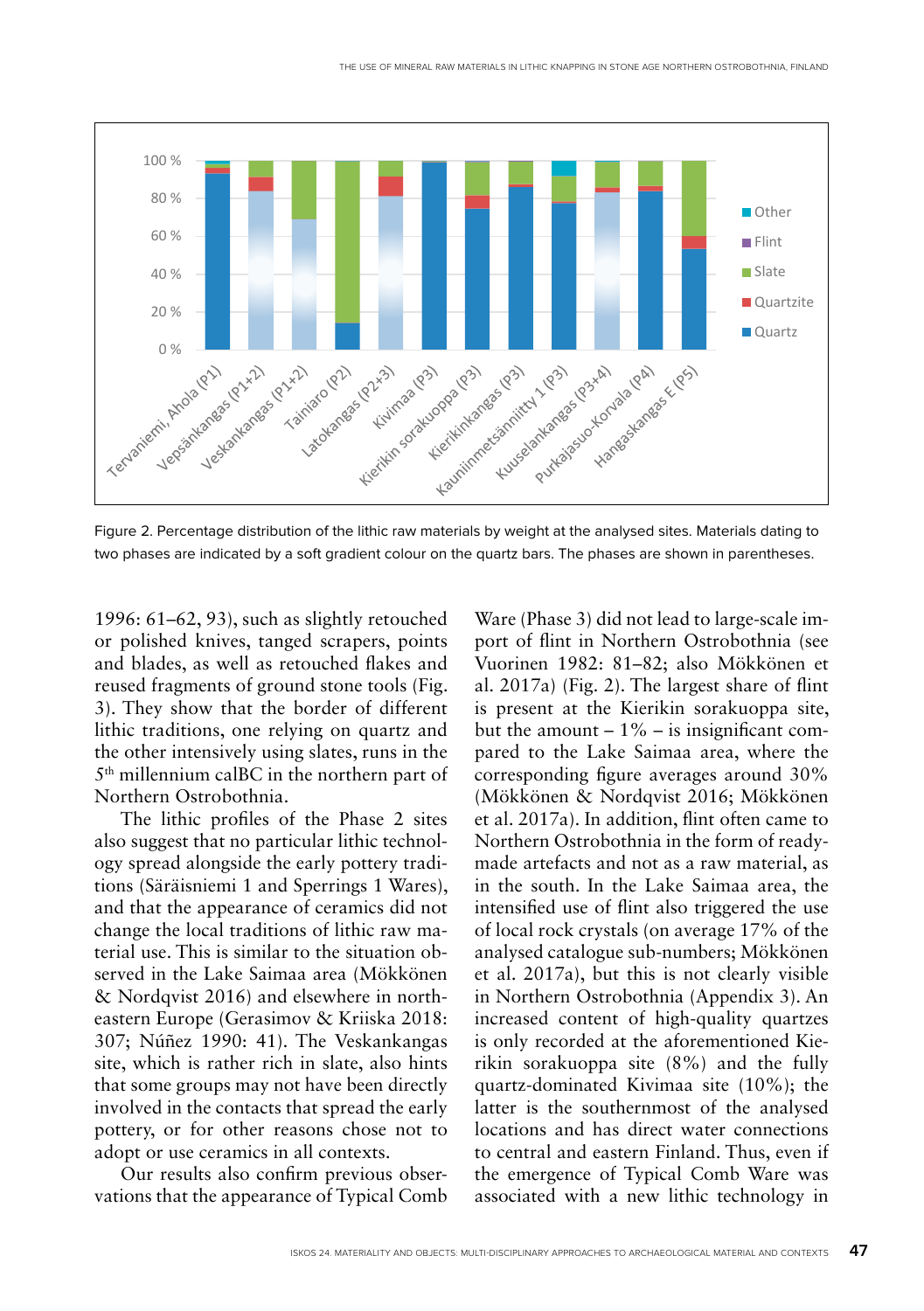

Figure 3. Slate artefacts from the Tainiaro (a–h, m) and Veskankangas (i–l) sites: tanged scraper (a); axes/ adzes (b, e, f); knives (c, d, h); awls, points and blades (g, l, m); scraper (k); scrapers retouched from fragments of polished artefacts (j, l). Tools that take advantage of the naturally sharp edges of split pieces with minimal retouch are typical of the slate industry. a – KM 25797: 634; b – KM 25797: 2062; c – KM 24925: 933; d – KM 22398: 619; e – KM 22398: 375; f – KM 25797: 1701; g – KM 22398: 227; h – KM 22398: 546; i – KM 24928: 1261; j – KM 24928: 783; k – KM 27365: 250; l – KM 24423: 324; m – KM 22398: 67. Photos: T. Mökkönen, 2014, illustration K. Nordqvist, 2020.

the Lake Saimaa area, the development in Northern Ostrobothnia followed a slightly different path, which is also illustrated by other material culture (Mökkönen & Nordqvist 2018).

The transition to Phase 4 is marked by the appearance of asbestos- and organictempered potteries (Kierikki and Pöljä Wares). However, in Northern Ostrobothnia the lithic raw material profiles remain practically unchanged in comparison with the preceding phase (only the few high-quality quartzes disappear; Appendix 3). In the Lake Saimaa area, this period is characterised by a sharp decline in the flint import and a return to the almost complete predominance of (vein) quartz (Mökkönen & Nordqvist 2016; Mökkönen et al. 2017a). Again, despite general similarities within the ceramiccentric narrative of cultural development, the local backgrounds and development trajectories differ in these areas.

Material dating to the 3<sup>rd</sup> millennium calBC (Phase 5) may indicate an increase in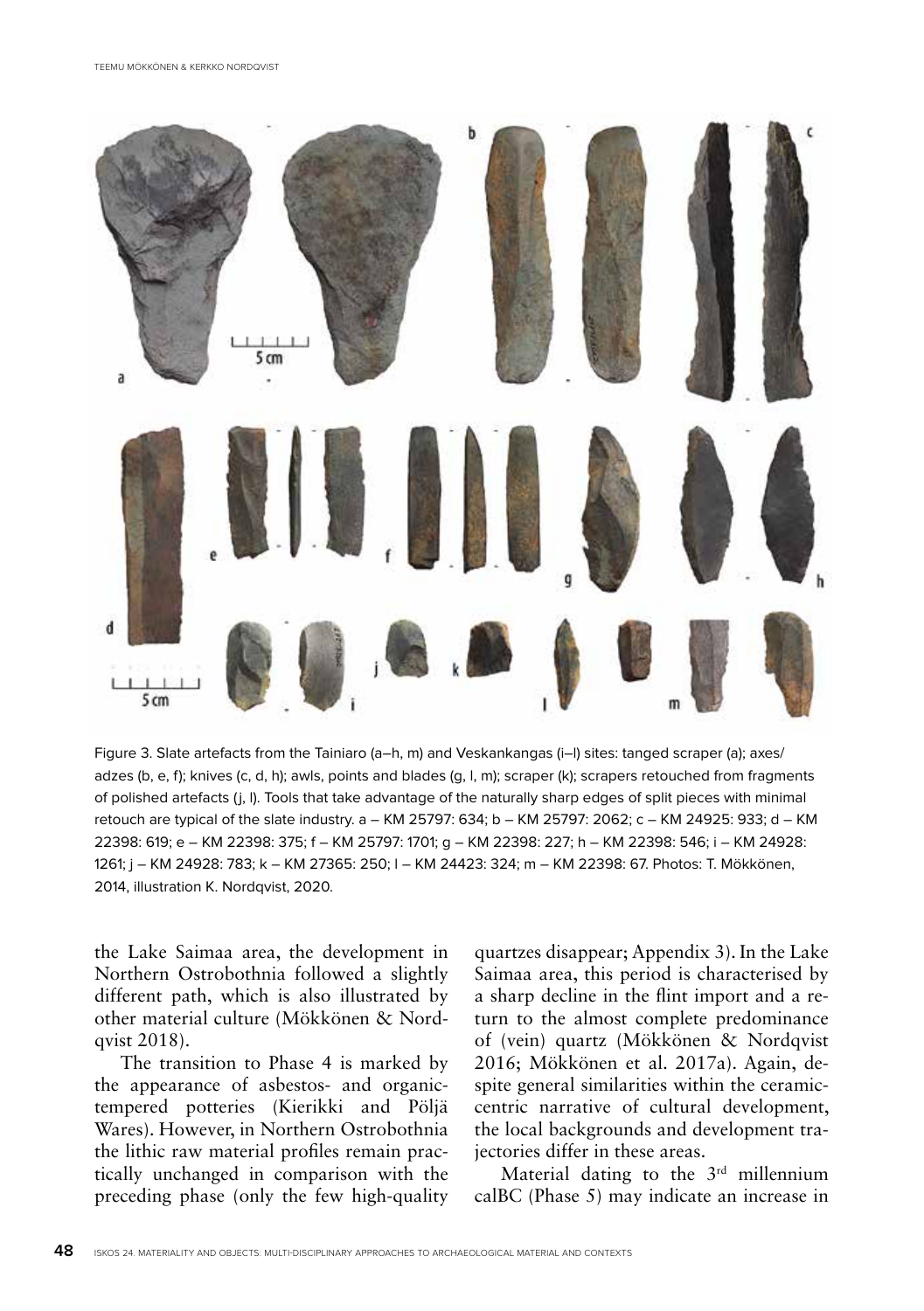

Figure 4. The quartz tool-to-flake ratios in Northern Ostrobothnia (site n 12) and the Lake Saimaa area (n 18) according to phases (pcs); index values are the average values for each period multiplied by 100, with the exception of Northern Ostrobothnian Phases 1, 2, 2+3, 3+4, 4, 5, as well as Phase 4 of the Lake Saimaa area, each of according to phases (pcs); index values are the average values for each period multiplied by 100, with the which is represented by only one site. The higher the value, the greater the proportion of tools in relation to which is represented by only one site. The higher the value, the greater the proportion or tools in relation to<br>debitage. Materials dating to two phases are indicated by a soft gradient colour on the quartz bars. The phase are shown in parentheses. Data for Lake Saimaa after Mökkönen & Nordqvist 2016.

slate use at the very end of the Stone Age in the River Oulujoki area (Fig. 2), but there is too little material for reliable conclusions.

#### **4.2 Technological choices and quartz**

The largest proportion of pieces with cortex is present at the early sites (Phases 1+2 and 2), on average 12% of the analysed catalogue sub-numbers (Appendix 4). The high frequency of cortex indicates firstly that quartz pebbles were used as raw material, and secondly that early phases (initial reduction) of the knapping sequence took place at the site. At younger sites, the share of cortex pieces remains 9% and lower, with the exception of the Kivimaa (18%, Phase 3) and Hangaskangas E (17%, Phase 5) sites. Thus, the trend in Northern Ostrobothnia is quite the opposite of the Lake Saimaa area, where the highest values (up to 12–14%) are reached in Phases

4 and 5, and the lowest (4–6%) in Phases 2 and 3 (Mökkönen & Nordqvist 2016).

The tool-to-flake ratio (Fig. 4) is generally decreasing over time. This indicates that the number of formal quartz tools in relation to debitage found at the sites is decreasing, i.e. that the knapping done at the sites (or in our analysed areas) has increased in volume and/or included more stages of the entire reduction process. Likewise, preferences for the production of formal tools and their discard patterns may have changed. However, the apparent rise in the tool-to-flake ratio in Phase 3 indicates that during the Typical Comb Ware period a larger part of the knapping sequence took place outside of the settlements. Together with a simultaneous decrease in the share of cortex pieces, this can also indicate a shift in the raw material base from pebbles to vein quartz or, alternatively, a pretreatment of pebbles (cores) elsewhere.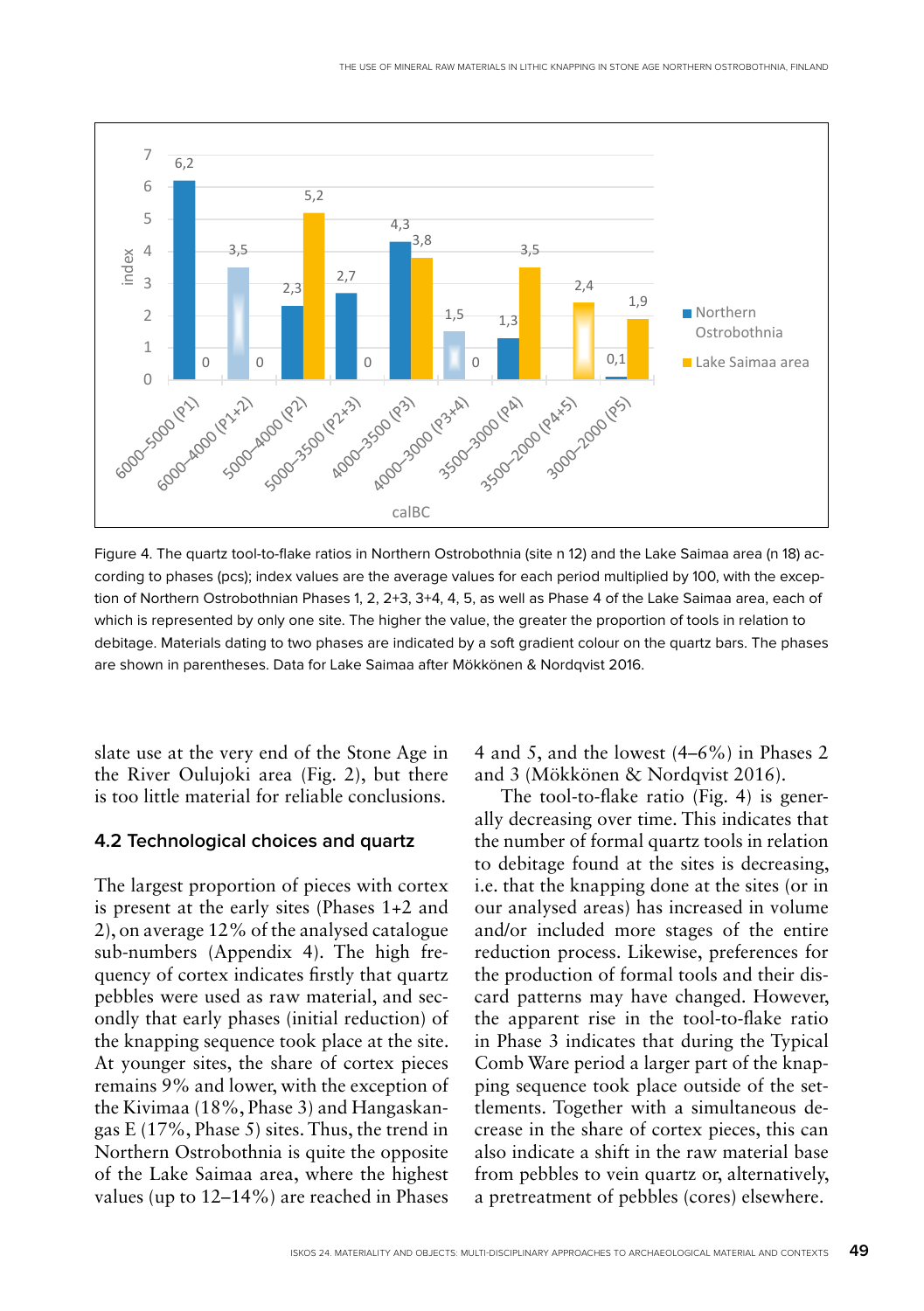

Figure 5. Percentage distribution of the quartz core types. 'Irregular cores' include undefined, fragmentary or rigure 5. Percentage distribution of the quartz core types. In egular cores include undefined, fragmentary or<br>exhausted cores. Materials dating to two phases are indicated by a soft gradient colour in the bipolar bar. The phases and number of cores (n) are shown in parentheses.

Based on the core data, bipolar technology prevailed in quartz-dominated knapping throughout the Stone Age (Fig. 5, Appendix 4), but its ratio to platform flaking varied in different phases<sup>3</sup>. In Northern Ostrobothnia, the largest share of bipolar cores is recorded in Phases 1–2, when they account for up to >90% of the quartz cores. Their proportion deceases during Phases 3 and 4 and 50 usually remains between approximately 70 40 and 85%, although some assemblages with a much higher proportion of platform cores (especially Kierikin sorakuoppa, >40%) in-20 dicate site-level variations in technology during Phase 3. However, the general trends differ from those in the Lake Saimaa area (Fig. 6). There, the share of bipolar quartz cores in Phase 2 is moderate (ca. 55%) and increases in Phase 3 (about 80%, but just ca. 15% in flint cores) and after it, reaching up to 90% in Phases 4 and 5 (Mökkönen & Nordqvist 2016). These changes are fairly consistent with the changes in the use of quartz raw materials described above. %

The differences in the knapped lithics in Northern Ostrobothnia and the Lake Saimaa area reflect not only local resource bases, but also regional traditions, developbases, but also regional traditions, develop-<br>ment trajectories and contact networks. The slate-based industry prevailing in the north during Phases 1–2 (Fig. 3) is a case in point and attests to the importance of the local raw material base and the deep roots of local lithic working traditions. At the beginning of the  $4<sup>th</sup>$  millennium calBC (Phase 3), the introduction of Typical Comb Ware in both areas was accompanied by changes in the lithic knapping performed at the sites (e.g. a high tool-to-flake ratio and a low proportion of cortex pieces). It is noteworthy that in Northern Ostrobothnia there was no broad introduction of flint-based platform flaking or large-scale use of highquality quartzes. At the same time, some of the Phase 3 sites, primarily Kierikin sorakuoppa, but also Kivimaa, exhibit qualities that are more reminiscent of Lake Saimaa materials described above. The end of and evidence of differences in development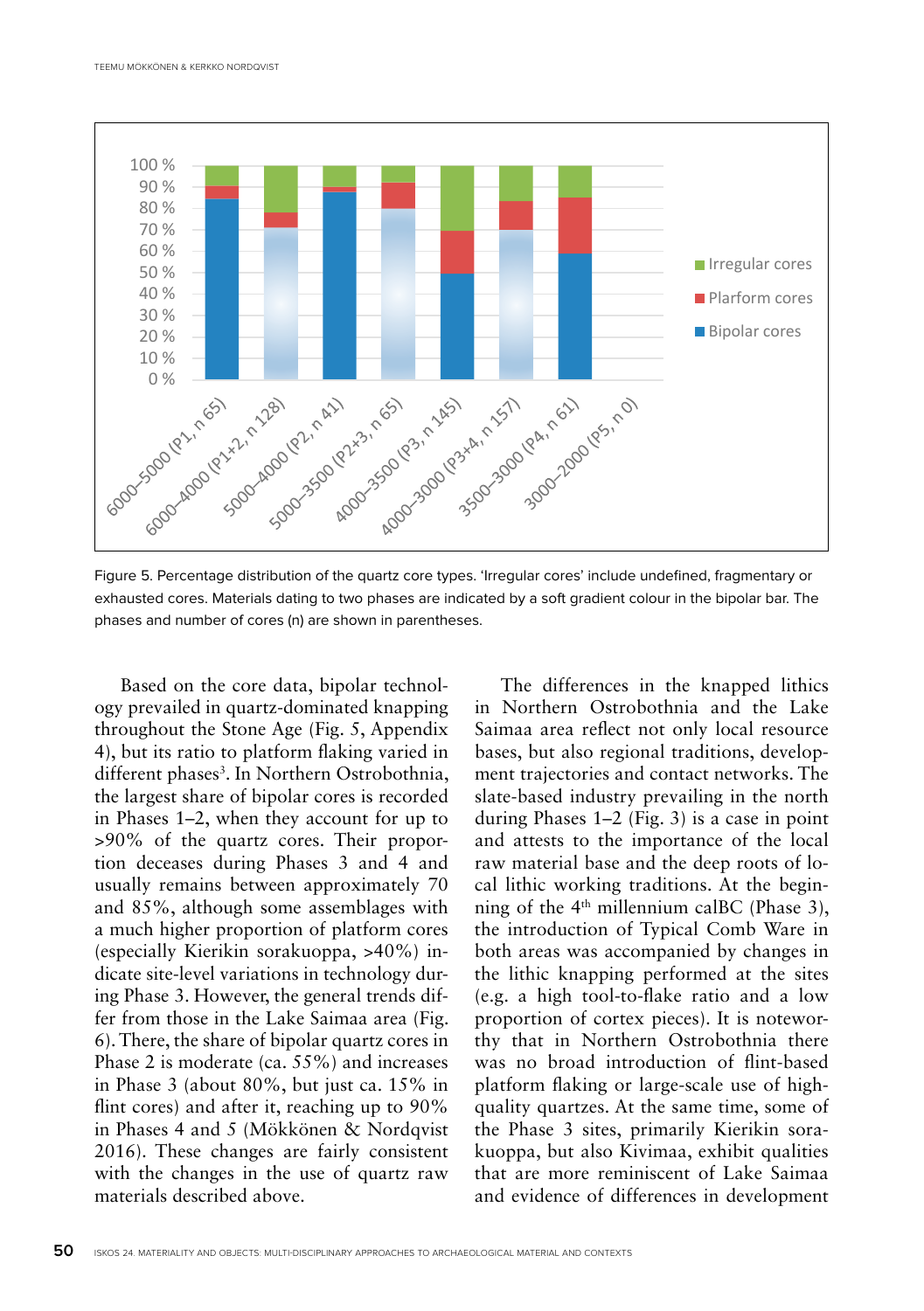

Figure 6. Proportion of bipolar cores from quartz corers in Northern Ostrobothnia and the Lake Saimaa area. Materials dating to two phases are indicated by a soft gradient colour. Data for Lake Saimaa after Mökkönen & Nordqvist 2016. Mordqvist 2016.<br>Nationals dating to two phases are indicated by a soft gradient colour. Data for Lake Saimaa after Mökkönen Mö

and contacts within the research area (see also Mökkönen & Nordqvist 2018). The transition to Phase 4 is signalled by asbestos- and organic-tempered potteries, as well as the disappearance of flint and high-quality quartzes and an overall quantitative increase in quartz lithics in both areas (pcs/g per excavated m<sup>2</sup>; see Table 1 and Mökkönen & Nordqvist 2016). Despite this, the lithic profiles remain different (Figs. 4 and 6), and the changes in Northern Ostrobothnia are more subtle than in the Lake Saimaa area, where the later 4<sup>th</sup> millennium calBC is characterised by a sharp turn to the bipolar reduction of vein quartz.

#### **5 Concluding remarks**

This paper presents an overview of the lithic raw material use by hunter-fisher-gatherers who inhabited the coastal areas of Northern Ostrobothnia between the 6th and 3rd millennia calBC. The assemblages are mainly dominated by quartz and appear monotonous at first. Nevertheless, a closer look at the basic metrics (the proportion of pieces with cortex, the tool-to-flake ratio, the frequency of different core types) and a comparison with similar data from the Lake Saimaa area reveal different but also partially overlapping developments in these two areas.

During the early phases  $(1-2, 6<sup>th</sup>-5<sup>th</sup>$  millennia calBC), the slate industry was still prevailing in the northernmost part of the research area but did not reach the River Kiiminkijoki area (the Latokangas and Vepsänkangas sites); corresponding ground slate tools found further south are interpreted as being imported from the north (Äyräpää 1950: 35). This slate industry was basically aceramic, and even if Phases 1–2 coincide with the introduction of early pottery technology (Säräisniemi 1 and Sperrings 1 Wares), the research area is near the northwestern limit of its distribution. There is no indication that the arrival of pottery craft would have directly influenced the local lithic working traditions.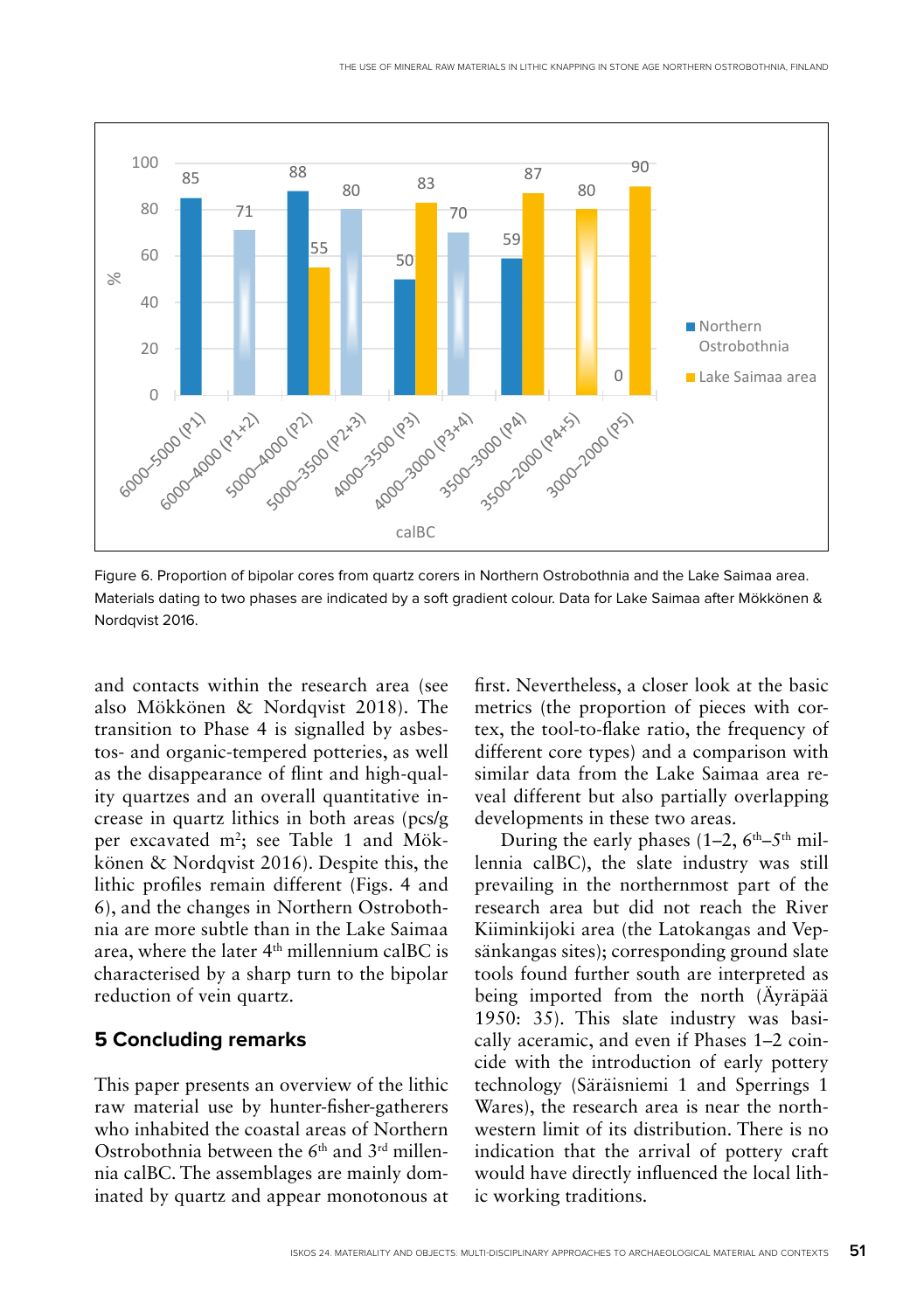Except for the slate-rich northern sites, quartz prevails at all sites studied. In contrast to the Lake Saimaa area, the appearance of Typical Comb Ware (Phase 3) did not result in a sharp increase in imported flint and platform flaking. However, there are certain indicators in general knapping practices (e.g. the tool-to-flake ratio, the proportion of pieces with cortex) and especially at the site level (see the Kierikin sorakuoppa site with more flint, high-quality quartzes and platform flaking) that link the two areas. In Phase 4, similarities can be found in the general quantitative increase of quartz lithics, but here too the lithic profiles are different, as the Lake Saimaa area shows a much more acute turn towards bipolar working of (vein) quartz compared to the previous phase.

Current material from Northern Ostrobothnia shows that, despite the similar broad outlines of general cultural development, the differences between the analysed assemblages and periods are quite large. These can often be explained by the geographical location of the sites, both in relation to raw material sources and the direction of communication routes (waterways) and social ties.

The slate industry is an example of a phenomenon based on links to the north, while the emergence of pottery, as well as changes during Phases 3 and 4, are associated with connections to the east and southeast. In Northern Ostrobothnia, however, there are no such abrupt changes that occurred at the beginning of Phase 3 in the Lake Saimaa area and were probably associated with the arrival of a new population (see Mökkönen et al. 2017b: 185; Nordqvist 2018: 101–103). Rather, changes in material culture, technology and lifestyle are the result of other forms of mobility and processes bringing new features into the research area that was at the intersection of different cultural areas and impulses.

#### **Acknowledgements**

The material of this study was collected in the project 'The Use of Materials and the Neolithisation of North-Eastern Europe (c. 6000–1000 BC)' funded by the Academy of Finland (2013–2017, decision 269066) and based at the University of Oulu, Finland. Part of the final writing was funded by the Helsinki University Humanities Project (KN).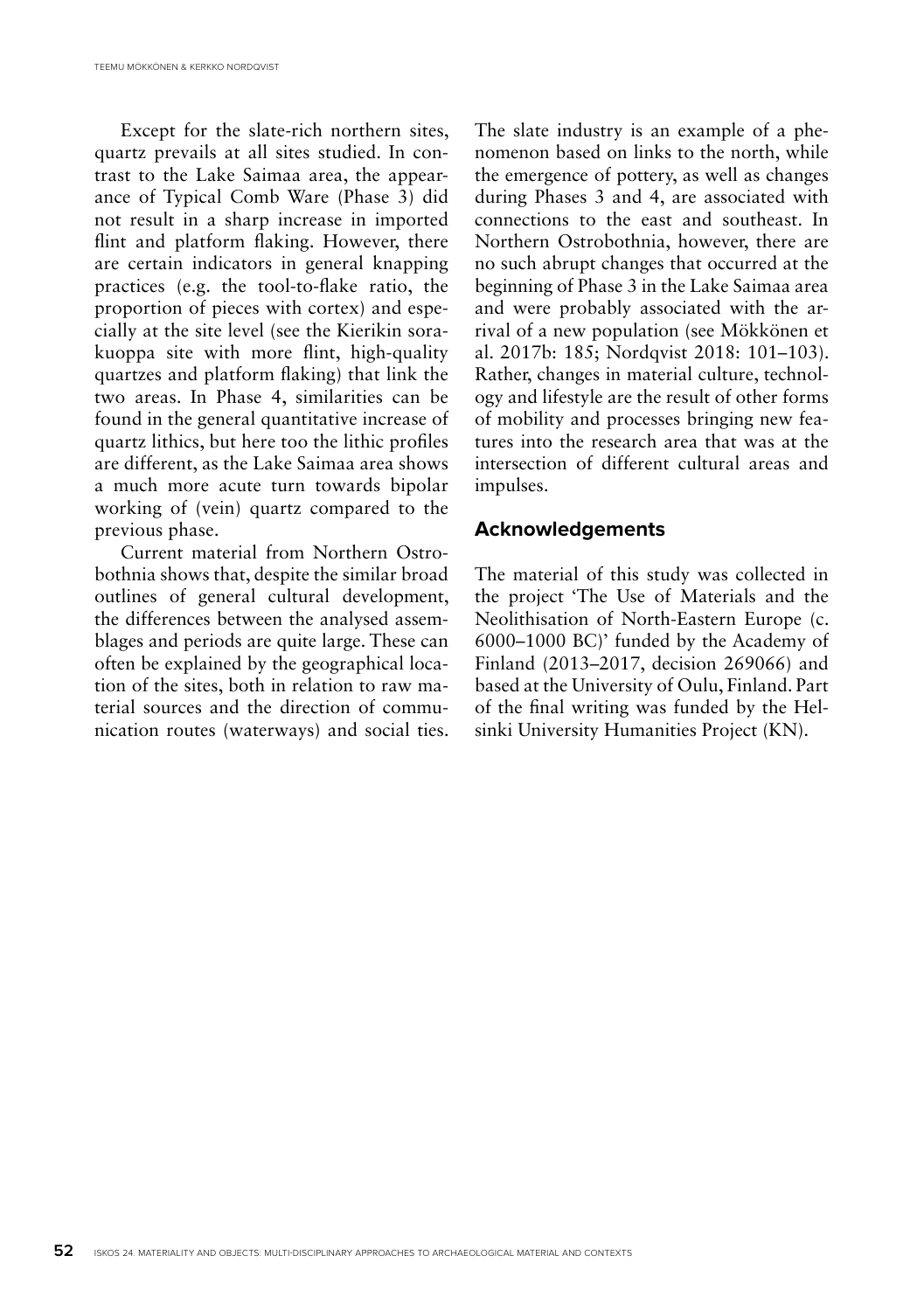## **References**

#### **Unpublished sources**

- Eranti, O. 2020. Geochemical comparison of two Tervola volcanite deposits as plausible stone tool material sources in Kemijoki. MA Thesis, University of Helsinki.
- Kelloniemi, A. 2020. Sädekiviliuskeen olemus. Liuskekiven käyttö varhaisneoliittisella Simo-Tervola -alueella, tapaustutkimuksena Tainiaro. MA Thesis, University of Oulu.
- Koivisto, S. 1997. Ylikiiminki Vepsänkangas. Kivikautisen asuinpaikan kaivaus 28.5.–27.6.1997. Research report, Finnish Heritage Agency, Helsinki.
- Koivisto, S. 1998. Ylikiiminki Vepsänkangas. Kivikautisen asuinpaikan kaivaus 1998. Research report, Finnish Heritage Agency, Helsinki.
- Pesonen, P. 2000. Yli-Ii [43] Kuuselankangas: Kivikautisen asuinpaikan kaivaus. Research report, Finnish Heritage Agency, Helsinki.
- Pesonen, P. 2013b. Oulu Hangaskangas E. Kivi- ja pronssikautisen asuinpaikan kaivaus 14.6.–20.7.2012. Research report, Finnish Heritage Agency, Helsinki.
- Raike, E. 1994. Taivalkoski 37 Tervaniemi. Mesoliittisen ajan asuinpaikan kaivaus 1994. Research report, Finnish Heritage Agency, Helsinki.

#### **Literature**

- Äyräpää, A. 1950. Skifferspetsarna i östra Fenno-Skandien. *Finskt Museum* 57 (1950): 5–52.
- Bronk Ramsey, C. 2009. Bayesian Analysis of Radiocarbon Dates. *Radiocarbon* 51(1): 337–360.
- Gerasimov, D. & Kriiska, A. 2018. Early-Middle Holocene Archaeological Periodization and Environmental Changes in the Eastern Gulf of Finland: Interpretative Correlation. *Quaternary International* 465: 298–313.
- Hallgren, F. 2008. *Identitet i praktik. Lokala, regionala och överregionala sociala sammanhang inom nordlig trattbägarkultur*. Coast to Coast-book 17.
- Hertell, E. & Tallavaara, M. 2011. High Mobility of Gift Exchange – Early Mesolithic Exotic Chipped Lithics in Southern Finland. In T. Rankama (ed.) *Mesolithic Interfaces – Variability in Lithic Technologies in Eastern Fennoscandia*: 11–41. Monographs of the Archaeological Society of Finland 1.
- Huurre, M. 1983. *Pohjois-Pohjanmaan ja Lapin esihistoria*. Pohjois-Pohjanmaan ja Lapin historia I. Kuusamo: Pohjois-Pohjanmaan maakuntaliiton ja Lapin maakuntaliiton yhteinen historiatoimikunta.
- Jussila, T., Kriiska, A. & Rostedt, T. 2012. Saarenoja 2. An Early Mesolithic Site in South-Eastern Finland: Preliminary Results and Interpretations of Studies Conducted in 2000 and 2008–10. *Fennoscandia archaeologica* XXIX: 3–27.
- Kankaanpää, J. & Rankama, T. 2014. Fast or Slow Pioneers? A View from Northern Lapland. In F. Riede & M. Tallavaara (eds.) *Lateglacial and Postglacial*

*Pioneers in Northern Europe*: 147–159. BAR International Series 2599.

- Kinnunen, K., Tynni, R., Hokkanen, K. & Taavitsainen, J.-P. 1985. *Flint Raw Materials of Prehistoric Finland: Rock types, Surface Textures and Microfossils*. Geological Survey of Finland, Bulletin 334.
- Kotivuori, H. 1996. Pyytäjistä kaskenraivaajiksi. Rovaniemen asutus n. 6000 eKr.–1300 jKr. In M. Saarnisto, H. Kotivuori, J. Vahtola & M. Enbuske (eds.) *Rovaniemen historia vuoteen 1721*: 36–125. Rovaniemi: Rovaniemen kaupunki, Rovaniemen maalaiskunta & Rovaniemen seurakunta.
- Manninen, M. A. & Knutsson, K. 2014. Lithic Raw Material Diversification as an Adaptive Strategy – Technology, Mobility, and Site Structure in Late Mesolithic Northernmost Europe. *Journal of Anthropological Archaeology* 33: 84–98.
- Mökkönen, T. & Nordqvist, K. 2016. Quantifying Mineral Raw Materials in Neolithic Knapped Tool Production in the Lake Saimaa Area, Finnish Inland. In P. Uino & K. Nordqvist (eds.) *New Sites, New Methods. Proceedings of the Finnish-Russian Archaeological Symposium Helsinki, 19–21 November, 2014*: 41–58. Iskos 21.
- Mökkönen, T. & Nordqvist, K. 2018. Kierikki Ware and the Contemporary Neolithic Asbestos- and Organic-tempered Potteries in North-East Europe. *Fennoscandia archaeologica* XXXIV: 83–116.
- Mökkönen, T., Nordqvist, K. & Herva, V.-P. 2017a. Beneath the Surface of the World: High Quality Quartzes, Crystal Cavities, and Neolithization in Circumpolar Europe. *Arctic Anthropology* 54 (2): 94–110.
- Mökkönen, T., Nordqvist, K. & Herva, V.-P. 2017b. Changes in Neolithic Lithic Raw Materials in Eastern Finland: Indications of Changing Contact Networks. In D.V. Gerasimov (ed.) *Cultural Processes on the Circum-Baltic Space in the Early and Middle Holocene. Papers of the International Scientific Conference Dedicated to the Memory of Vladimir I. Timofeev, Saint-Petersburg, Russia, April 26–28, 2017 / Культурние процессы в циркумбалтийском пространстве в раннем и среднем голоцене: Доклады международной научной конференции, посвященной 70-летию со дня рождения В.И. Тимофеева, Санкт-Петербург, Россия, 26–28 апреля 2017 г*.: 181–186. Saint-Petersburg: MAE RAS.
- Norberg, E. 2008. *Boplatsvallen som bostad i Norrbottens kustland 5000 till 2000 före vår tideräkning. En studie av kontinuitet och förändringar*. Studia Arcaheologica Universitatis Umensis 23.
- Nordqvist, K. 2018. *The Stone Age of North-Eastern Europe 5500–1800 calBC. Bridging the gap between the East and the West*. Acta Universitatis Ouluensis, B Humaniora 160.
- Nordqvist, K. & Mökkönen, T. 2017. Periodization of the Neolithic and Radiocarbon Chronology of the Early Neolithic and the Beginning of Middle Neolithic in Finland. *Documenta Praehistorica* XLIV: 78–86.
- Núñez, M. 1990. On Subneolithic Pottery and its Adoption in Late Mesolithic Finland. *Fennoscandia archaeologica* VII: 27–52.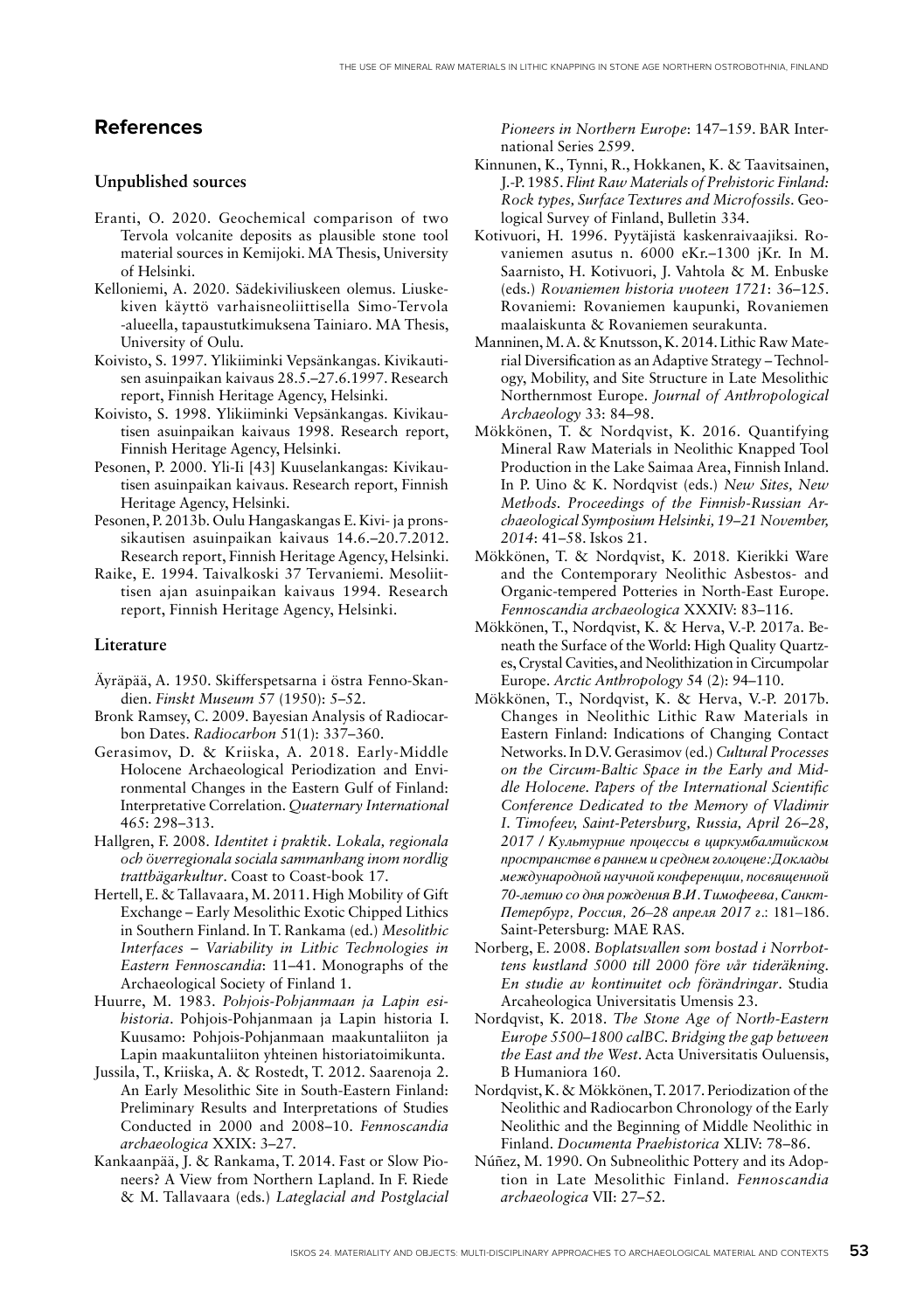- Nunez, M. 1998. Slates, the "Plastics" of Stone Age Finland. In L. Holm & K. Knutsson (eds.) *Proceedings from the Third Flint Alternatives Conference at Uppsala, Sweden, October 18–20, 1996*: 105–124. Occasional Papers in Archaeology 16.
- Pesonen, P. 2004. Neolithic Pots and Ceramics Chronology: AMS-datings of Middle and Late Neolithic Ceramics in Finland. In P. Uino (ed.) *Fenno-Ugri et Slavi 2002: Dating and Chronology*: 87–97. Museoviraston arkeologian osaston julkaisuja N:o 10.
- Pesonen, P. 2013a. Stratigraphy and Chronology of a Stone Age Pithouse in Raahe, Northern Ostrobothnia. In K. Johanson & M. Tõrv (eds.) *Man, His Time, Artefacts, and Places: Collection of Articles Dedicated to Richard Indreko / Inimene, tema aeg, esemed ja paigad: Richard Indrekole pühendatud artiklite kogumik*: 517–545. Muinasaja Teadus 19.
- Rankama, T., Manninen, M. A., Hertell, E. & Tallavaara, M. 2006. Simple Production and Social Strategies: Do They Meet? Social Dimensions in Eastern Fennoscandian Quartz Technologies. In J. Apel & K. Knutsson (eds.) *Skilled Production and Social Reproduction. Aspects of Traditional Stone-Tool technologies. Proceedings of Symposium in Uppsala, August 20–24, 2003*: 245–261. Societas Archaeologica Upsaliensis Stone Studies 2.
- Reimer, P., Austin, W., Bard, E., Bayliss, A., Blackwell, P., Bronk Ramsey, C., Butzin, M., Cheng, H., Edwards, R., Friedrich, M., Grootes, P., Guilderson, T., Hajdas, I., Heaton, T., Hogg, A., Hughen, K., Kromer, B., Manning, S., Muscheler, R., Palmer, J., Pearson, C., van der Plicht, J., Reimer, R., Richards, D., Scott, E., Southon, J., Turney, C., Wacker, L., Adolphi, F., Büntgen, U., Capano, M., Fahrni, S., Fogtmann-Schulz, A., Friedrich, R., Köhler, P., Kudsk, S., Miyake, F.,

Olsen, J., Reinig, F., Sakamoto, M., Sookdeo, A. & Talamo, S. 2020. The IntCal20 Northern Hemisphere Radiocarbon Age Calibration Curve (0–55 cal kBP). *Radiocarbon* 62 (4): 725–757.

- Sarala, P. (ed.) 2012. *Lapin geologiset luonnonvarat 2010*. Acta Lapponica Fenniae 25.
- Silvennoinen, A. 1998. Pohjois-Suomen liuskealueet, kerrosintruusiot ja granuliittialue. In M. Lehtinen, P. Nurmi & T. Rämö (eds.) *Suomen kallioperä: 3000 vuosimiljoonaa*: 141–163. Helsinki: Suomen Geologinen Seura.
- Torvinen, M. 2000. Säräisniemi 1 Ware. *Fennoscandia archaeologica* XVI: 3–35.
- Vuorinen, J. 1982. *Piikivi ja Suomen kampakeraaminen piikauppa*. Helsingin yliopiston arkeologian laitos, moniste n:o 30.

#### **Notes**

- 1 5471–4949 calBC (Hel-3666, 6250±100 BP) and 6233–5779 calBC (Hel-3669, 7140±110 BP) (Raike 1994).
- 2 Other knapped lithics include porphyry rocks (several in Kauniinmetsänniity 1), as well as individual pieces of sandstone, imported chert (Kivimaa, Kuuselankangas, Korvala), lydite (Latokangas) and jasper (Tervaniemi, Ahola).
- 3 In addition to bipolar and platform cores, Appendix 4 includes so-called irregular cores, undefined (multitechnology), fragmentary or exhausted cores, the proportion of which in assemblages ranges between 0 and 37%.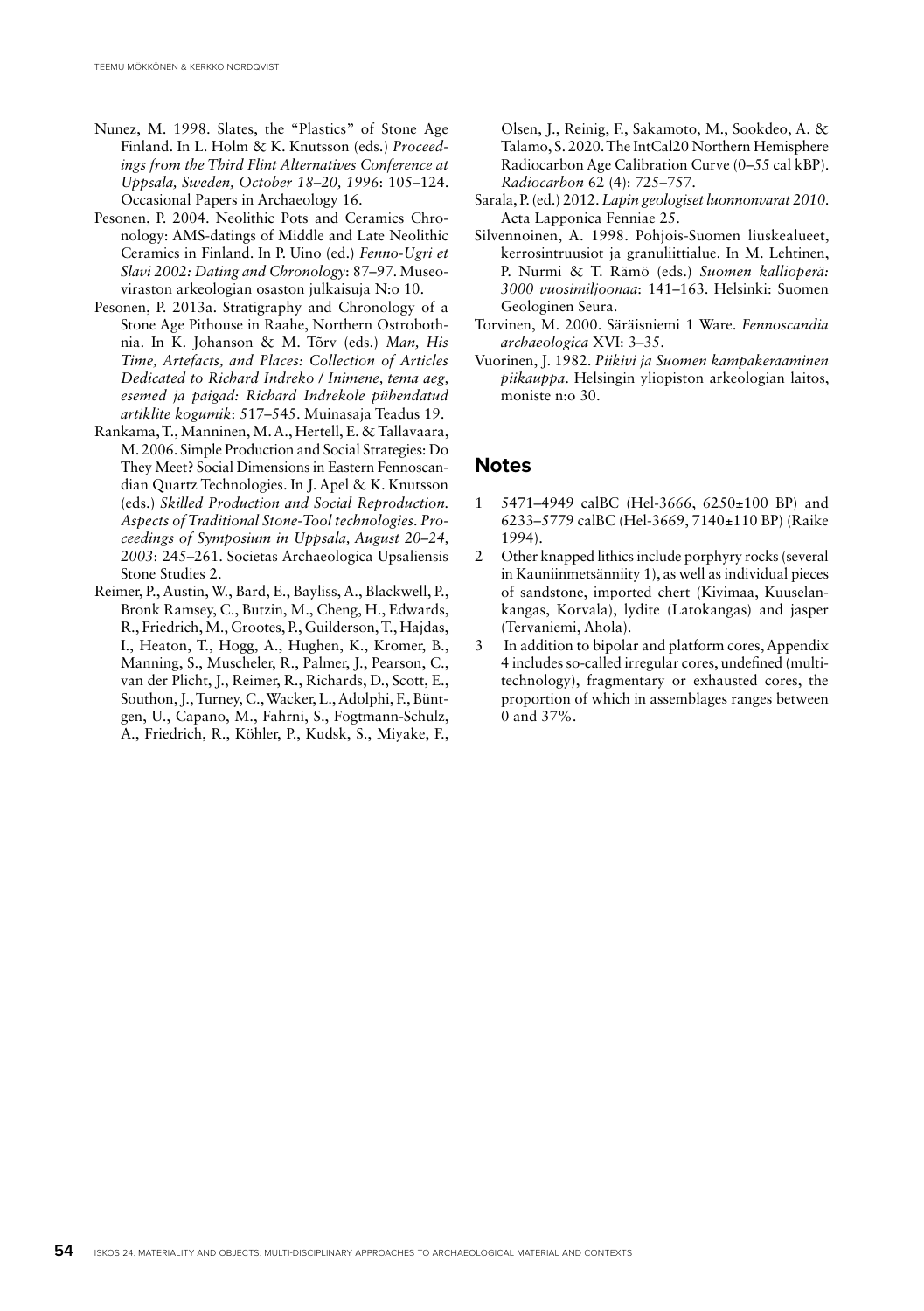**Appendix 1 Appendix 1**

Material used in the study. Phases: 1 – 6000–5000 calBC; 2 – 5000–4000 calBC; 3 – 4000–3500 calBC; 4 – 3500–3000 calBC; 5 – 3000–2000 calBC. Ceramics: Material used in the study. Phases: 1 – 6000–5000 calBC; 2 – 5000–4000 calBC; 3 – 4000–3500 calBC; 4 – 3500–3000 calBC; 5 – 3000–2000 calBC. Ceramics: sinki). Area: acreage of the excavated area included in the study (m2). KM: the studied collection numbers (the National Museum of Finland), sub-numbers are given sinki). Area: acreage of the excavated area included in the study (m<sup>2</sup>). KM: the studied collection numbers (the National Museum of Finland), sub-numbers are given Särl – Säräisniemi 1 Ware; Sprl – Sperrings 1 Ware (also Older Early Comb Ware); Spr2 – Sperrings 2 Ware (also Younger Early Comb Ware); EAP – early asbestosyear of investigation, the excavated area(s) included in the study are indicated in parentheses (research reports are archived by the Finnish Heritage Agency, Hel-Säräisniemi 1 Ware; Spr1 – Sperrings 1 Ware (also Older Early Comb Ware); Spr2 – Sperrings 2 Ware (also Younger Early Comb Ware); EAP – early asbestosyear of investigation, the excavated area(s) included in the study are indicated in parentheses (research reports are archived by the Finnish Heritage Agency, Heltempered pottery; TCW – Typical Comb Ware; SDCW – sparsely decorated Comb Ware; Kierikki – Kierikki Ware; Pöljä – Pöljä Vare. Excavations: researcher and tempered pottery; TCW – Typical Comb Ware; SDCW – sparsely decorated Comb Ware; Kierikki – Kierikki Ware; Pöljä – Pöljä Ware. Excavations: researcher and when only a part of the material catalogued under this main number is included in the study. when only a part of the material catalogued under this main number is included in the study.

| $\frac{9}{2}$     | Site                   | <b>Municipality</b> | Phase                   | Ceramics                           | Excavations (analysed areas)                                                                                                        | Area (m <sup>2</sup> ) | KM                                                                  | Site type                |
|-------------------|------------------------|---------------------|-------------------------|------------------------------------|-------------------------------------------------------------------------------------------------------------------------------------|------------------------|---------------------------------------------------------------------|--------------------------|
|                   | Tervaniemi, Ahola      | Taivalkoski         |                         | I                                  | (area 1, trenches 110 and 115): Raike 1995 (area<br>Saukkonen 1993 (areas 1 and 2); Raike 1994<br>1995; x 102-104/y 534-536)        | 313                    | 28128: 1-1302; 28687:<br>1-554; 28899: 1-815                        | Settlement               |
| $\mathbf{\Omega}$ | Vepsänkangas           | Oulu                | $+2$                    | Särl                               | Koivisto 1997 (all)                                                                                                                 | 210                    | 30561:1-1001                                                        | Settlement               |
| S                 | Veskankangas           | $=$                 | $^{+2}$                 | $\overline{1}$                     | Wallenius 1988 (area 1); 1989 (area 2); 1992<br>(part of area 6)                                                                    | 453                    | 24423: 263-621: 24928:<br>1-1525; 27365: 1-1000                     | Settlement               |
| 4                 | Tainiaro               | Simo                | $\overline{\mathsf{C}}$ | Spr1;<br>Sär1;<br>Spr <sub>2</sub> | Wallenius 1984 (x 509-532/y 989-1003);<br>1989 (x 510-518/y 984-992); 1990 (x<br>(E00I-066 K605-66b                                 | 273                    | 22398: 1-634; 24925:<br>734-1544; 25797:<br>762-2376                | Settlement;<br>burials   |
| LŊ                | Latokangas             | Oulu                | $2 + 3$                 | Spr1, EAP<br>Sär1,                 | Sarkkinen 1989 (areas F, G, M); Mäkivuoti<br>Sarkkinen 1988 (main areas); Mäkivuoti &<br>(990 (areas 'Heimo' and 'Sär1')            | 740                    | 24377: 1-374; 24740:<br>1-1159; 25731: 1-401                        | Settlement               |
| 6                 | Kivimaa                | Kalajoki            | ო                       | TCW                                | Kotivuori & Halinen 1986 (areas I-III); Halinen<br>$1987$ (areas $I-V$ )                                                            | 242                    | 23381: 1-560; 24123:<br>$1 - 1192$                                  | Settlement               |
| $\overline{ }$    | Kierikin sorakuoppa    | Oulu                | ო                       | <b>NOL</b>                         | Schulz, E. 1986 (main area); Pärssinen 1987<br>(main area)                                                                          | 332                    | 23431: 1-893; 23728:<br>$1 - 768$                                   | Settlement;<br>housepits |
| $\infty$          | Kierikinkangas (north) | Oulu                | $\omega$                | <b>TCW</b>                         | Pesonen 1999 (sub-areas B and C, excavation<br>areas $7-9$                                                                          | 147                    | 31829: 2418-3116                                                    | Settlement               |
| თ                 | Kauniinmetsänniitty 1  | Raahe               | ო                       | TCW                                | Pesonen 2007 (areas A-C; K, x 494-505/ y<br>702-716)                                                                                | 148                    | -dua 8Eel) 7E695<br>numbers)                                        | Settlement;<br>housepits |
| $\tilde{\sigma}$  | Kuuselankangas         | Oulu                | $3+4$                   | Kierikki;<br><b>SDCW</b><br>TCW;   | Koivunen & Franzen 1996 (main area); Halinen<br>Koivunen & Korolainen 1995 (main area);<br>1996 (main areas); Pesonen 1999 (area 1) | 529                    | 30667: 20-759; 29907:<br>1-2085; 32220: 1-7243<br>30666: 1023-2676; | Settlement;<br>housepits |
| $\overline{1}$    | Purkajasuo-Korvala     | Oulu                | 4                       | Pöljä                              | Schulz, H.-P. 2000 (area 9)                                                                                                         | 176                    | 32134: 1-2267                                                       | Settlement;<br>housepits |
| $\overline{a}$    | Hangaskangas E         | Oulu                | Б                       | $\sf I$                            | Pesonen 2012 (areas 7a; 7b; 9)                                                                                                      | 48                     | 1313-1327, 1439-1756<br>39158: 1147-1312.                           | Settlement               |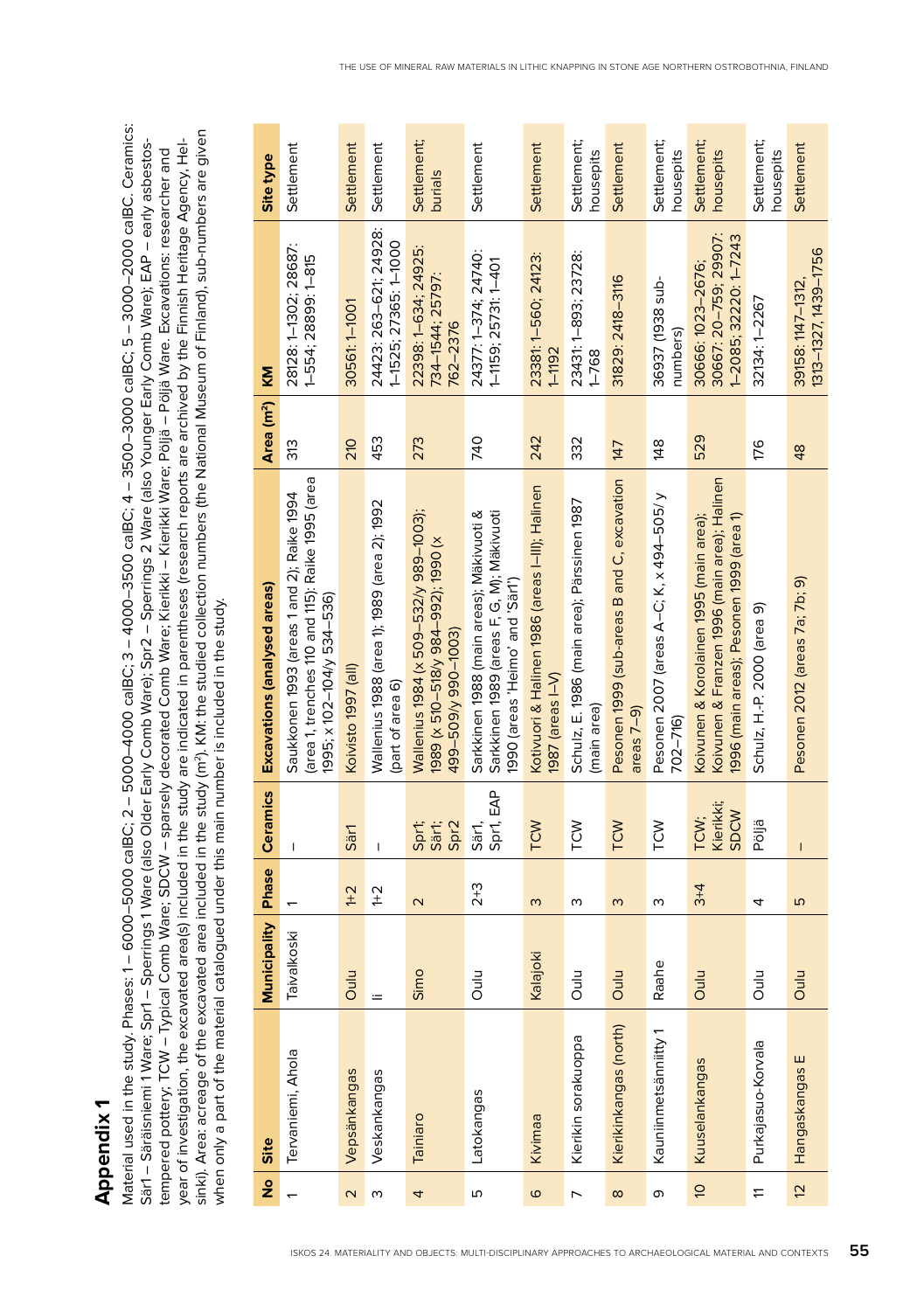| excluded. All dates are calibrated with OxCal 4.4 (Bronk Ramsey 2009) using IntCal20 (Reimer et al. 2020) and given with a 95.4% probability. For abbreviations of<br>Radiocarbon dates of the studied materials. Dates of loose charcoals from the cultural layer and dates with standard deviation greater than ±75 years have been<br>pottery types, see Appendix 1. |                     |                                    |      |                |       |              |           |                                  |                                                                                                                                                                                                                                                                                                                                                                                  |                              |
|-------------------------------------------------------------------------------------------------------------------------------------------------------------------------------------------------------------------------------------------------------------------------------------------------------------------------------------------------------------------------|---------------------|------------------------------------|------|----------------|-------|--------------|-----------|----------------------------------|----------------------------------------------------------------------------------------------------------------------------------------------------------------------------------------------------------------------------------------------------------------------------------------------------------------------------------------------------------------------------------|------------------------------|
| $\frac{1}{2}$                                                                                                                                                                                                                                                                                                                                                           | Site                | Lab-code                           | 96   | $\pm$          | calBC | $(2 \sigma)$ | $5^{13}C$ | Material (type/context)          | Pottery type                                                                                                                                                                                                                                                                                                                                                                     | Reference                    |
|                                                                                                                                                                                                                                                                                                                                                                         | Tervaniemi, Ahola   | I                                  | I    | T              | I     | I            | I         | I                                | I                                                                                                                                                                                                                                                                                                                                                                                | I                            |
| $\mathbf{\Omega}$                                                                                                                                                                                                                                                                                                                                                       | Vepsänkangas        | GrA-63484                          | 6135 | $\overline{a}$ | 5211  | 4952         | $-26,58$  | crust                            | Särl                                                                                                                                                                                                                                                                                                                                                                             | Nordqvist & Mökkönen 2016    |
|                                                                                                                                                                                                                                                                                                                                                                         |                     | Hela-236                           | 6120 | 75             | 5290  | 4844         | $-26,30$  | crust                            | Sär1                                                                                                                                                                                                                                                                                                                                                                             | Koivisto 1997; Torvinen 2000 |
|                                                                                                                                                                                                                                                                                                                                                                         |                     | 35<br>Hela-23                      | 6065 | 75             | 5209  | 4797         | $-27,50$  | birch bark tar ('chewing resin') | $\bar{1}$                                                                                                                                                                                                                                                                                                                                                                        | Koivisto 1997; Torvinen 2000 |
|                                                                                                                                                                                                                                                                                                                                                                         |                     | <u>დ</u><br>Hela-12                | 5995 | 65             | 5042  | 4721         | $-22,20$  | crust                            | Särl                                                                                                                                                                                                                                                                                                                                                                             | Torvinen 2000                |
|                                                                                                                                                                                                                                                                                                                                                                         |                     | $\overline{\mathbf{C}}$<br>Hela-31 | 5990 | 80             | 5027  | 4723         | $-27,30$  | birch bark tar ('chewing resin') | $\mathsf I$                                                                                                                                                                                                                                                                                                                                                                      | Koivisto 1998                |
| ω                                                                                                                                                                                                                                                                                                                                                                       | Veskankangas        | 889<br>GrA-63                      | 5980 | $\overline{0}$ | 4991  | 4731         | $-27,90$  | burnt bone (elk)                 | $\begin{array}{c} \rule{0pt}{2.5ex} \rule{0pt}{2.5ex} \rule{0pt}{2.5ex} \rule{0pt}{2.5ex} \rule{0pt}{2.5ex} \rule{0pt}{2.5ex} \rule{0pt}{2.5ex} \rule{0pt}{2.5ex} \rule{0pt}{2.5ex} \rule{0pt}{2.5ex} \rule{0pt}{2.5ex} \rule{0pt}{2.5ex} \rule{0pt}{2.5ex} \rule{0pt}{2.5ex} \rule{0pt}{2.5ex} \rule{0pt}{2.5ex} \rule{0pt}{2.5ex} \rule{0pt}{2.5ex} \rule{0pt}{2.5ex} \rule{0$ | This work                    |
| 4                                                                                                                                                                                                                                                                                                                                                                       | Tainiaro            | GrA-63478                          | 5615 | $\overline{0}$ | 4537  | 4356         | $-25,56$  | crust                            | Spr2                                                                                                                                                                                                                                                                                                                                                                             | Nordqvist & Mökkönen 2016    |
|                                                                                                                                                                                                                                                                                                                                                                         |                     | GrA-63480                          | 5735 | $\overline{0}$ | 4691  | 4459         | $-26,42$  | crust                            | Sär1                                                                                                                                                                                                                                                                                                                                                                             | Nordqvist & Mökkönen 2016    |
|                                                                                                                                                                                                                                                                                                                                                                         |                     | GrA-63483                          | 5775 | 40             | 4721  | 4504         | $-27,79$  | crust                            | Spr1                                                                                                                                                                                                                                                                                                                                                                             | Nordqvist & Mökkönen 2016    |
| Б                                                                                                                                                                                                                                                                                                                                                                       | Latokangas          | GrA-63485                          | 6010 | $\overline{6}$ | 5002  | 4793         | $-24,91$  | crust                            | Sär1                                                                                                                                                                                                                                                                                                                                                                             | Nordqvist & Mökkönen 2016    |
|                                                                                                                                                                                                                                                                                                                                                                         |                     | GrA-63486                          | 5025 | 35             | 3946  | 3711         | $-27,89$  | crust                            | Sär1                                                                                                                                                                                                                                                                                                                                                                             | Nordqvist & Mökkönen 2016    |
| $\circ$                                                                                                                                                                                                                                                                                                                                                                 | Kivimaa             | 516<br>Gr $A$ -63                  | 4905 | 35             | 3769  | 3637         | $-26,75$  | crust                            | TCW                                                                                                                                                                                                                                                                                                                                                                              | Nordqvist 2018               |
|                                                                                                                                                                                                                                                                                                                                                                         |                     | 517<br>$GrA-63$                    | 4765 | 45             | 3641  | 3378         | $-26,08$  | crust                            | TCW                                                                                                                                                                                                                                                                                                                                                                              | Nordqvist 2018               |
| $\overline{ }$                                                                                                                                                                                                                                                                                                                                                          | Kierikin sorakuoppa | GrA-63488                          | 4850 | 35             | 3707  | 3528         | $-25,54$  | crust                            | TCW                                                                                                                                                                                                                                                                                                                                                                              | Mökkönen & Nordqvist 2018    |
|                                                                                                                                                                                                                                                                                                                                                                         |                     | GrA-63487                          | 4790 | 35             | 3645  | 3386         | $-27,36$  | birch bark tar on pottery        | <b>TWC</b>                                                                                                                                                                                                                                                                                                                                                                       | Mökkönen & Nordqvist 2018    |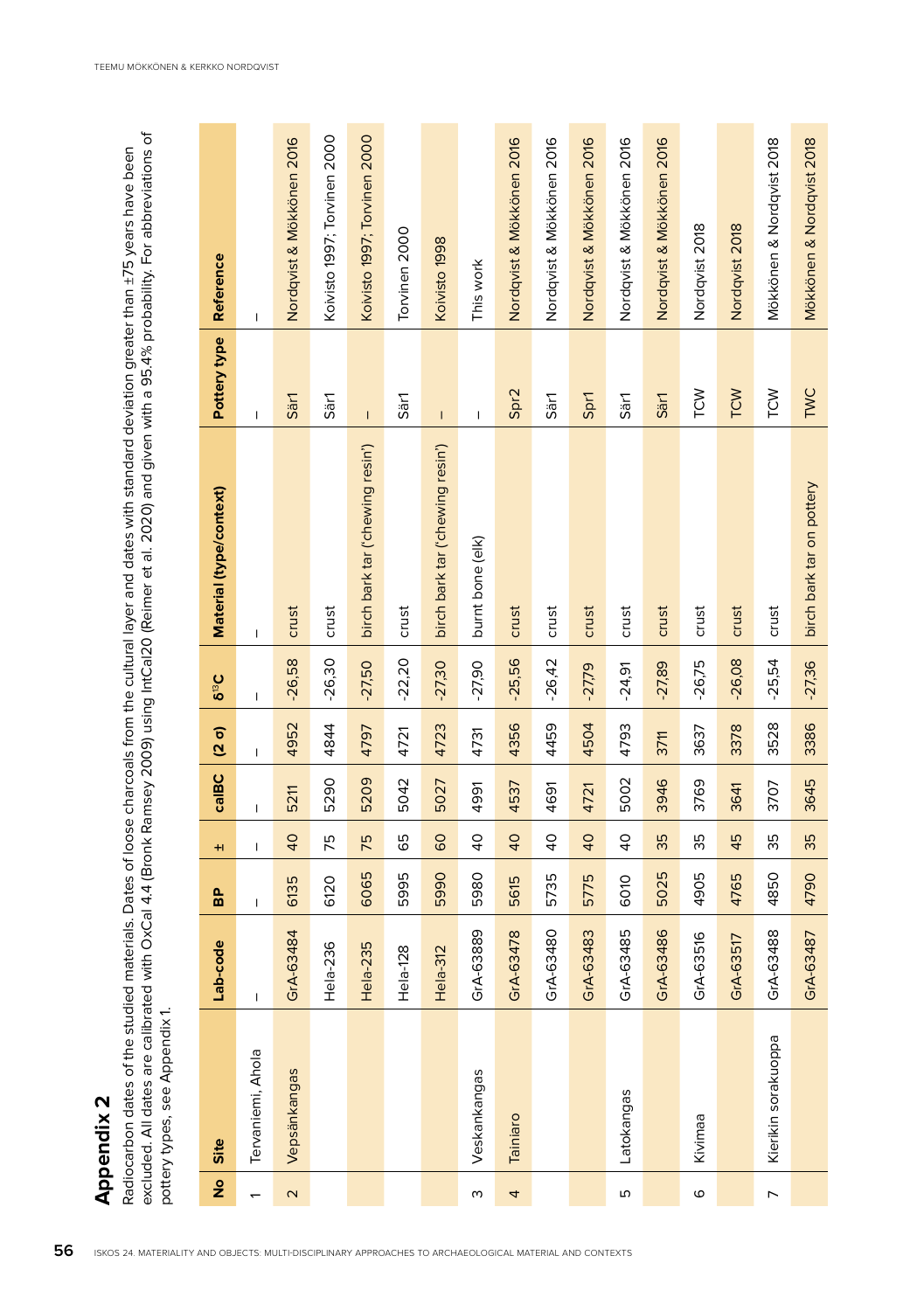| Reference               | Pesonen 2004              | Nordqvist 2018       | Nordqvist 2018 | Nordqvist 2018     | Pesonen 2013a             | Pesonen 2013a  | Pesonen 2013a                                                                                                                                                                                                                                                                                                                                                                    | Pesonen 2013a                                                                                                                                                                                                                                                                                                                                                                    | Mökkönen & Nordqvist 2018 | Pesonen 2000        | Mökkönen & Nordqvist 2018        | Pesonen 2004 | Mökkönen & Nordqvist 2018 | Pesonen 2013b  | Pesonen 2013b |
|-------------------------|---------------------------|----------------------|----------------|--------------------|---------------------------|----------------|----------------------------------------------------------------------------------------------------------------------------------------------------------------------------------------------------------------------------------------------------------------------------------------------------------------------------------------------------------------------------------|----------------------------------------------------------------------------------------------------------------------------------------------------------------------------------------------------------------------------------------------------------------------------------------------------------------------------------------------------------------------------------|---------------------------|---------------------|----------------------------------|--------------|---------------------------|----------------|---------------|
| Pottery type            | TCW                       | TWC                  | TWC            | TWC                | TWC                       | TWC            | $\begin{array}{c} \rule{0pt}{2.5ex} \rule{0pt}{2.5ex} \rule{0pt}{2.5ex} \rule{0pt}{2.5ex} \rule{0pt}{2.5ex} \rule{0pt}{2.5ex} \rule{0pt}{2.5ex} \rule{0pt}{2.5ex} \rule{0pt}{2.5ex} \rule{0pt}{2.5ex} \rule{0pt}{2.5ex} \rule{0pt}{2.5ex} \rule{0pt}{2.5ex} \rule{0pt}{2.5ex} \rule{0pt}{2.5ex} \rule{0pt}{2.5ex} \rule{0pt}{2.5ex} \rule{0pt}{2.5ex} \rule{0pt}{2.5ex} \rule{0$ | $\begin{array}{c} \rule{0pt}{2.5ex} \rule{0pt}{2.5ex} \rule{0pt}{2.5ex} \rule{0pt}{2.5ex} \rule{0pt}{2.5ex} \rule{0pt}{2.5ex} \rule{0pt}{2.5ex} \rule{0pt}{2.5ex} \rule{0pt}{2.5ex} \rule{0pt}{2.5ex} \rule{0pt}{2.5ex} \rule{0pt}{2.5ex} \rule{0pt}{2.5ex} \rule{0pt}{2.5ex} \rule{0pt}{2.5ex} \rule{0pt}{2.5ex} \rule{0pt}{2.5ex} \rule{0pt}{2.5ex} \rule{0pt}{2.5ex} \rule{0$ | TCW                       | $\mathsf{I}$        | I                                | Pöljä        | Pöljä                     | I              | I             |
| Material (type/context) | birch bark tar on pottery | crust                | crust          | crust              | birch bark tar on pottery | crust          | burnt bone (seal)                                                                                                                                                                                                                                                                                                                                                                | birch bark tar ('chewing resin')                                                                                                                                                                                                                                                                                                                                                 | crust                     | charcoal (posthole) | birch bark (housepit, structure) | crust        | crust                     | bone (seal)    | bone (seal)   |
| $5^{13}C$               | $-27,20$                  | $-25,86$             | $-28,49$       | $-26,10$           | $-29,60$                  | $-25,40$       | $-19,60$                                                                                                                                                                                                                                                                                                                                                                         | $-27.50$                                                                                                                                                                                                                                                                                                                                                                         | $-25,91$                  | $-25,30$            | $-27,08$                         | $-28,80$     | $-27,71$                  | $-28,40$       | $-27,70$      |
| $(2\sigma)$             | 3378                      | 3716                 | 3644           | 3633               | 3381                      | 3376           | 3368                                                                                                                                                                                                                                                                                                                                                                             | 2298                                                                                                                                                                                                                                                                                                                                                                             | 3652                      | 3103                | 3101                             | 2935         | 2937                      | 2038           | 1972          |
| calBC                   | 3759                      | 3959                 | 3781           | 3769               | 3641                      | 3632           | 3624                                                                                                                                                                                                                                                                                                                                                                             | 2566                                                                                                                                                                                                                                                                                                                                                                             | 3940                      | 3627                | 3366                             | 3360         | 3340                      | 2341           | 2200          |
| H                       | 65                        | 35                   | 35             | 35                 | $\overline{6}$            | $\overline{0}$ | $\overline{40}$                                                                                                                                                                                                                                                                                                                                                                  | 35                                                                                                                                                                                                                                                                                                                                                                               | 35                        | 70                  | 35                               | 60           | 35                        | 40             | 35            |
| 9.                      | 4820                      | 5055                 | 4935           | 4895               | 4770                      | 4730           | 4690                                                                                                                                                                                                                                                                                                                                                                             | 3935                                                                                                                                                                                                                                                                                                                                                                             | 4990                      | 4625                | 4535                             | 4475         | 4455                      | 3775           | 3695          |
| Lab-code                | œ<br>Hela-40              | GrA-63544            | GrA-63542      | 546<br>Gr $A$ -63! | Hela-1712                 | Hela-1713      | Hela-1714                                                                                                                                                                                                                                                                                                                                                                        | Hela-1711                                                                                                                                                                                                                                                                                                                                                                        | GrA-63491                 | Hela-464            | GrA-63504                        | Hela-136     | GrA-63505                 | Ua-45449       | Ua-454450     |
| Site                    | Kierikinkangas (north)    | Kauniinmetsänniitty1 |                |                    |                           |                |                                                                                                                                                                                                                                                                                                                                                                                  |                                                                                                                                                                                                                                                                                                                                                                                  | Kuuselankangas            |                     | Purkajasuo-Korvala               |              |                           | Hangaskangas E |               |
| ş                       | $\infty$                  | $\sigma$             |                |                    |                           |                |                                                                                                                                                                                                                                                                                                                                                                                  |                                                                                                                                                                                                                                                                                                                                                                                  | $\tilde{\sigma}$          |                     | $\pm$                            |              |                           | $\overline{5}$ |               |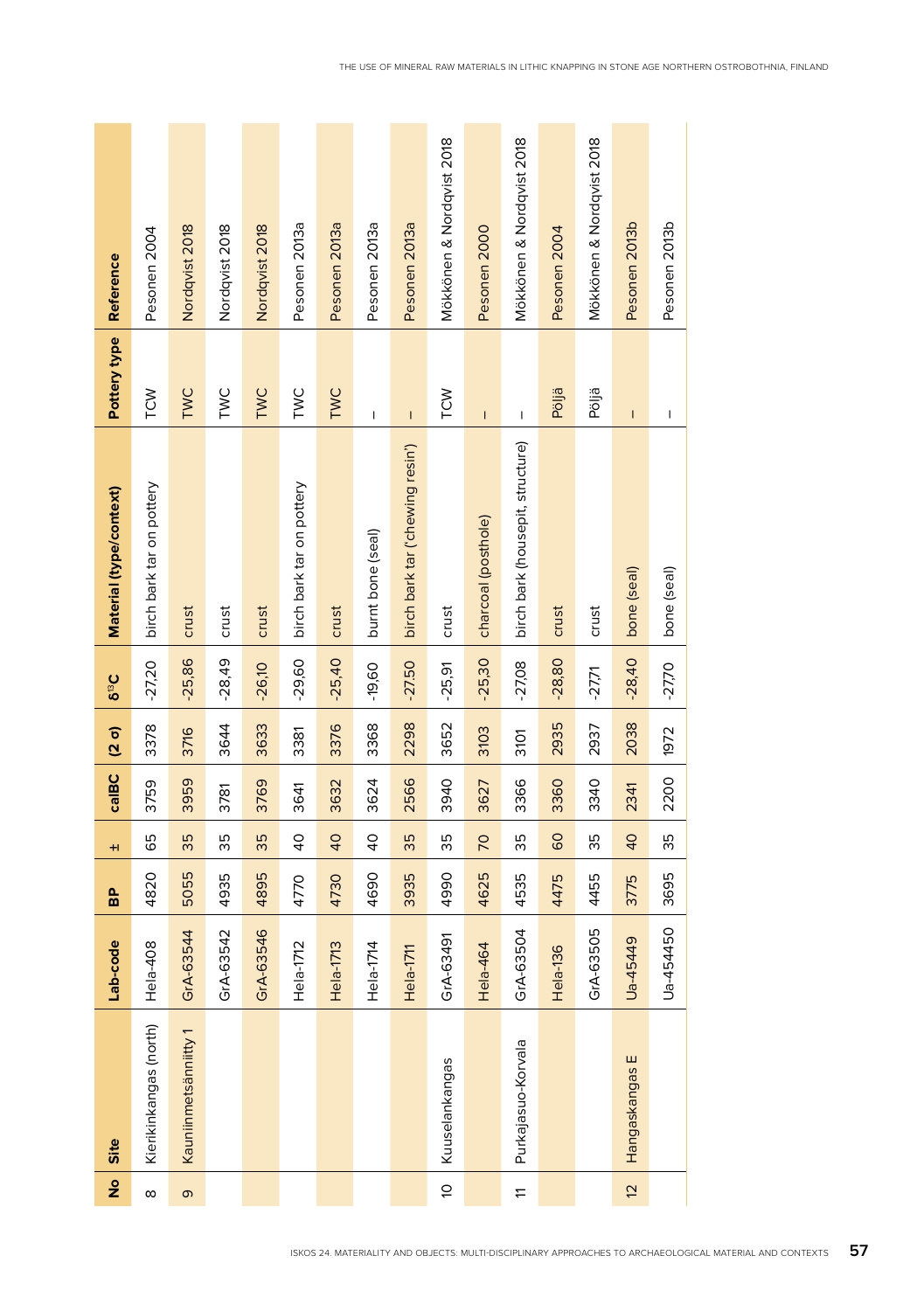| Volume of the studied lithics per site. HQQ -high-quality quartz, i.e. microcrystalline variants of quartz (different colour variants of rock crystals). For abbreviations of<br>pottery types, see Appendix 1.<br>Appendix 3 |                                                                                                                                                                                                                                                                                                                                                                                  |                         |                         |                      |                         |                                                                                                                                                                                                                                                                                                                                                                                  |                  |                    |                                                |
|-------------------------------------------------------------------------------------------------------------------------------------------------------------------------------------------------------------------------------|----------------------------------------------------------------------------------------------------------------------------------------------------------------------------------------------------------------------------------------------------------------------------------------------------------------------------------------------------------------------------------|-------------------------|-------------------------|----------------------|-------------------------|----------------------------------------------------------------------------------------------------------------------------------------------------------------------------------------------------------------------------------------------------------------------------------------------------------------------------------------------------------------------------------|------------------|--------------------|------------------------------------------------|
| Site                                                                                                                                                                                                                          | Ceramics                                                                                                                                                                                                                                                                                                                                                                         | Phase                   | Quartz<br>$(g$ / $pcs)$ | Quartzite<br>(g/pcs) | $(g$ / $pcs$ )<br>Slate | Flint<br>(g/pcs)                                                                                                                                                                                                                                                                                                                                                                 | (g/pcs)<br>Other | $(g$ / $pcs)$<br>₹ | cataloque nos)<br>High-quality<br>quartz (% of |
| Tervaniemi, Ahola                                                                                                                                                                                                             | I                                                                                                                                                                                                                                                                                                                                                                                |                         | 5528/3111               | 162/14               | 128/58                  | $\begin{array}{c} \rule{0pt}{2.5ex} \rule{0pt}{2.5ex} \rule{0pt}{2.5ex} \rule{0pt}{2.5ex} \rule{0pt}{2.5ex} \rule{0pt}{2.5ex} \rule{0pt}{2.5ex} \rule{0pt}{2.5ex} \rule{0pt}{2.5ex} \rule{0pt}{2.5ex} \rule{0pt}{2.5ex} \rule{0pt}{2.5ex} \rule{0pt}{2.5ex} \rule{0pt}{2.5ex} \rule{0pt}{2.5ex} \rule{0pt}{2.5ex} \rule{0pt}{2.5ex} \rule{0pt}{2.5ex} \rule{0pt}{2.5ex} \rule{0$ | 93/15            | 5911/3198          | $\circ$                                        |
| Vepsänkangas                                                                                                                                                                                                                  | Särl                                                                                                                                                                                                                                                                                                                                                                             | $1 + 2$                 | 8944/1656               | 803/86               | 892/185                 | 3/3                                                                                                                                                                                                                                                                                                                                                                              | $\mathsf{I}$     | 10641/1930         | $\mathbf{\Omega}$                              |
| Veskankangas                                                                                                                                                                                                                  | $\begin{array}{c} \rule{0pt}{2.5ex} \rule{0pt}{2.5ex} \rule{0pt}{2.5ex} \rule{0pt}{2.5ex} \rule{0pt}{2.5ex} \rule{0pt}{2.5ex} \rule{0pt}{2.5ex} \rule{0pt}{2.5ex} \rule{0pt}{2.5ex} \rule{0pt}{2.5ex} \rule{0pt}{2.5ex} \rule{0pt}{2.5ex} \rule{0pt}{2.5ex} \rule{0pt}{2.5ex} \rule{0pt}{2.5ex} \rule{0pt}{2.5ex} \rule{0pt}{2.5ex} \rule{0pt}{2.5ex} \rule{0pt}{2.5ex} \rule{0$ | $^{1+2}$                | 41008/8961              | 94/22                | 8 237/2644              | $\frac{2}{8}$                                                                                                                                                                                                                                                                                                                                                                    | $\sf I$          | 59 346/11 629      | w                                              |
| Tainiaro                                                                                                                                                                                                                      | Spr1; Sär1; Spr2                                                                                                                                                                                                                                                                                                                                                                 | $\overline{\mathsf{C}}$ | 19 066/3030             | 177/19               | 114 125/11 523          | <b>L/L6</b>                                                                                                                                                                                                                                                                                                                                                                      | 98/7             | 133 562/14 586     | $\mathbf{\Omega}$                              |
| Latokangas                                                                                                                                                                                                                    | Särt; Sprt; EAP                                                                                                                                                                                                                                                                                                                                                                  | $2 + 3$                 | 14755/3537              | 1899/178             | 1481/347                | $\frac{1}{2}$                                                                                                                                                                                                                                                                                                                                                                    | 9/2              | 18 144/4065        | ო                                              |
| Kivimaa                                                                                                                                                                                                                       | TCW                                                                                                                                                                                                                                                                                                                                                                              | $\omega$                | 33 834/7209             | 99/7                 | 147/29                  | 6/5                                                                                                                                                                                                                                                                                                                                                                              | 45/7             | 34 131/7257        | $\overline{a}$                                 |
| Kierikin sorakuoppa                                                                                                                                                                                                           | TCW                                                                                                                                                                                                                                                                                                                                                                              | w                       | 12 633/1963             | 1185/15              | 2957/177                | 106/81                                                                                                                                                                                                                                                                                                                                                                           | 17/3             | 16 90 9/2240       | ${}^{\circ}$                                   |
| Kierikinkangas (north)                                                                                                                                                                                                        | TCW                                                                                                                                                                                                                                                                                                                                                                              | $\omega$                | 2533/1163               | 43/12                | 351/31                  | $\sqrt{6}$                                                                                                                                                                                                                                                                                                                                                                       | $\overline{1}$   | 2936/1212          | $\overline{ }$                                 |
| Kauniinmetsänniitty 1                                                                                                                                                                                                         | TCW                                                                                                                                                                                                                                                                                                                                                                              | ო                       | 5869/1665               | 71/3                 | 1009/113                | 10/4                                                                                                                                                                                                                                                                                                                                                                             | 597/58           | 7555/1843          | I                                              |
| Kuuselankangas                                                                                                                                                                                                                | TCW; Kierikki;<br><b>SDCW</b>                                                                                                                                                                                                                                                                                                                                                    | $3+4$                   | 41700/21172             | 1298/78              | 6758/570                | 32/15                                                                                                                                                                                                                                                                                                                                                                            | 235/14           | 50 023/21 849      | $\overline{\phantom{0}}$                       |
| Purkajasuo-Korvala                                                                                                                                                                                                            | Pöljä                                                                                                                                                                                                                                                                                                                                                                            | 4                       | 18 668/12 172           | 620/77               | 2903/205                | 5/6                                                                                                                                                                                                                                                                                                                                                                              | 12/7             | 22 209/12 467      | I                                              |
| Hangaskangas E                                                                                                                                                                                                                | $\mathsf I$                                                                                                                                                                                                                                                                                                                                                                      | Б                       | 1113/733                | 139/7                | 826/360                 | L                                                                                                                                                                                                                                                                                                                                                                                | L                | 2078/100           | I                                              |
|                                                                                                                                                                                                                               |                                                                                                                                                                                                                                                                                                                                                                                  |                         |                         |                      |                         |                                                                                                                                                                                                                                                                                                                                                                                  |                  |                    |                                                |

363 445/83 376

363 445/83 376